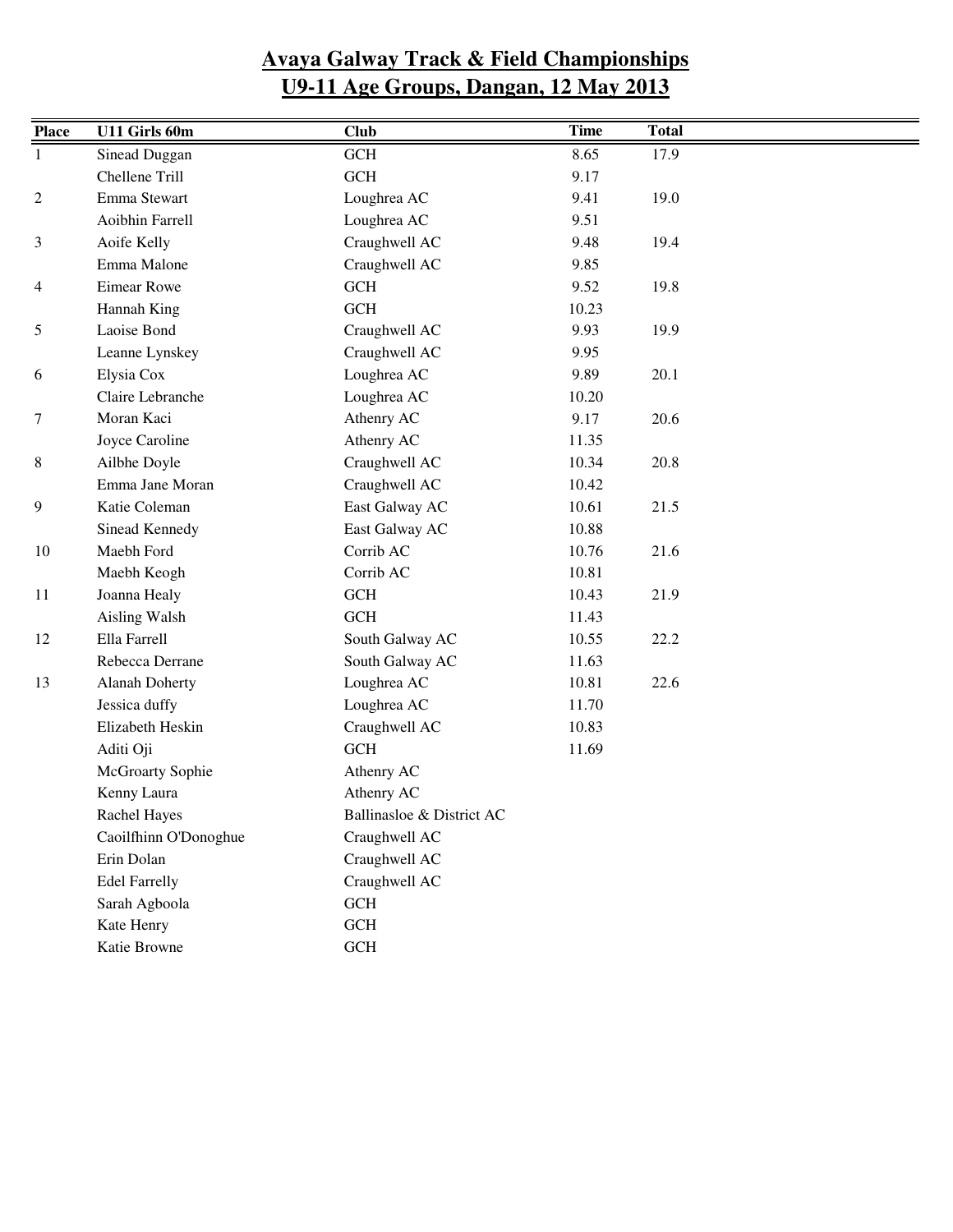| <b>Place</b>   | U11 Boys 60m             | <b>Club</b>               | <b>Time</b> | <b>Total</b> |  |
|----------------|--------------------------|---------------------------|-------------|--------------|--|
| $\mathbf{1}$   | Lennan Doyle             | East Galway AC            | 9.34        | 19.0         |  |
|                | Darragh Burke            | East Galway AC            | 9.61        |              |  |
| $\overline{c}$ | Mangan Geordan           | Athenry AC                | 9.45        | 19.2         |  |
|                | Power Ivan               | Athenry AC                | 9.73        |              |  |
| 3              | Louis Corr               | GCH                       | 9.16        | 19.3         |  |
|                | <b>Ben Naughton</b>      | <b>GCH</b>                | 10.08       |              |  |
| 3              | Conall Doyle             | Craughwell AC             | 9.61        | 19.3         |  |
|                | Padraig Martyn           | Craughwell AC             | 9.67        |              |  |
| 5              | Gavin Kelly              | Craughwell AC             | 9.69        | 19.5         |  |
|                | Shaun Gilligan           | Craughwell AC             | 9.72        |              |  |
| 6              | Liam Collins             | Ballinasloe & District AC | 9.36        | 19.6         |  |
|                | Evan Hayes               | Ballinasloe & District AC | 10.18       |              |  |
| 6              | Jamie Burke              | East Galway AC            | 9.68        | 19.6         |  |
|                | Thady Moran              | East Galway AC            | 9.88        |              |  |
| 8              | Liam Lennon              | East Galway AC            | 10.10       | 20.6         |  |
|                | Jamie Collins            | East Galway AC            | 10.41       |              |  |
| 8              | <b>Ben Mulcair</b>       | South Galway AC           | 10.26       | 20.6         |  |
|                | Kieran Byrne             | South Galway AC           | 10.30       |              |  |
| 10             | Setanta Caffrey          | <b>GCH</b>                | 10.55       | 21.8         |  |
|                | Conor Maher              | <b>GCH</b>                | 11.20       |              |  |
| 11             | Liam Gaughan             | South Galway AC           | 10.84       | 21.9         |  |
|                | Sean Mummery             | South Galway AC           | 10.97       |              |  |
| 12             | Sean Lydon               | East Galway AC            | 10.62       | 22.4         |  |
|                | Danny O'Sullivan         | East Galway AC            | 11.73       |              |  |
|                | <b>Cronnelly Patrick</b> | Athenry AC                | 9.84        |              |  |
|                | <b>Oisin Davis</b>       | Craughwell AC             | 10.57       |              |  |
|                | <b>Tiernan Conneely</b>  | Corrib AC                 | 11.04       |              |  |
|                | Robin Pfeiffer           | Craughwell AC             |             |              |  |
|                | Michael Lally            | East Galway AC            |             |              |  |
|                | Alex Naughton            | GCH                       |             |              |  |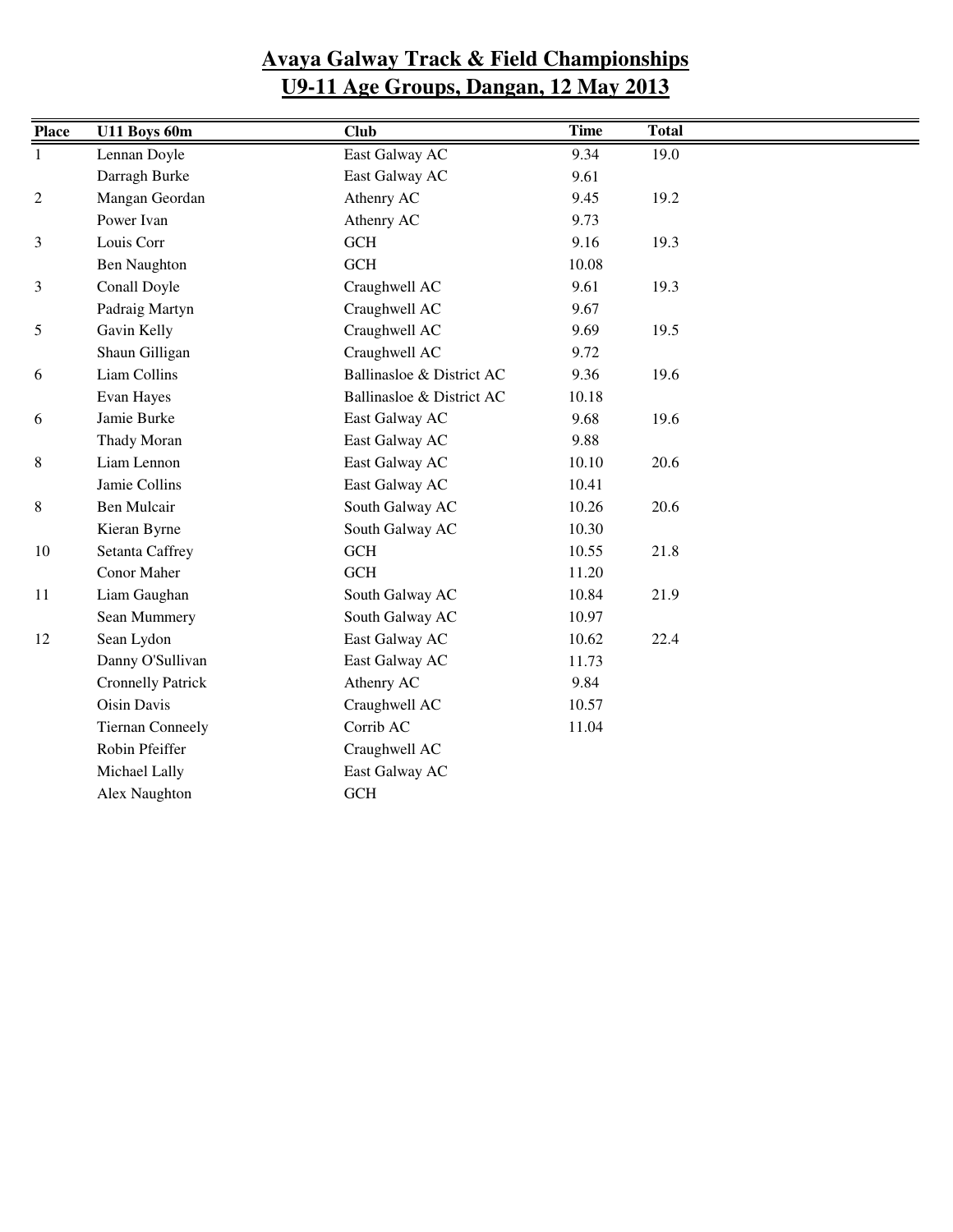| <b>Place</b>     | U10 Girls 60m       | <b>Club</b>               | <b>Time</b> | <b>Total</b> |  |
|------------------|---------------------|---------------------------|-------------|--------------|--|
| $\mathbf{1}$     | Emma Mitchell       | Ballinasloe & District AC | 9.52        | 19.3         |  |
|                  | Shauna Mitchell     | Ballinasloe & District AC | 9.77        |              |  |
| $\boldsymbol{2}$ | Emma Moore          | GCH                       | 9.69        | 19.8         |  |
|                  | Gillian mcGrath     | GCH                       | 10.10       |              |  |
| 3                | Roisin Dalton       | South Galway AC           | 9.98        | 20.1         |  |
|                  | Leah Mulcair        | South Galway AC           | 10.05       |              |  |
| 4                | Wall Aoife          | Athenry AC                | 9.77        | 20.2         |  |
|                  | O'Brien Sophie      | Athenry AC                | 10.41       |              |  |
| 5                | Aoibhínn Keane      | East Galway AC            | 10.57       | 21.3         |  |
|                  | Ciara Jordan        | East Galway AC            | 10.64       |              |  |
| 5                | Molly Mathieson     | GCH                       | 10.59       | 21.3         |  |
|                  | Eabha O'Riordan     | GCH                       | 10.66       |              |  |
| 7                | Aoife Keating       | Craughwell AC             | 10.67       | 21.6         |  |
|                  | Caoimhe Connolly    | Craughwell AC             | 10.84       |              |  |
| 8                | Griffin Zoe         | Athenry AC                | 10.44       | 21.8         |  |
|                  | Amy Coffey          | Athenry AC                | 11.31       |              |  |
| 9                | Jenny Oji           | GCH                       | 10.89       | 22.1         |  |
|                  | <b>Ruby Delaney</b> | GCH                       | 11.17       |              |  |
| 10               | Carla Noone         | Loughrea AC               | 11.05       | 22.2         |  |
|                  | Ava Hackett         | Loughrea AC               | 11.08       |              |  |
| 11               | Saoirse Hanley      | $GCH$                     | 12.32       | 25.1         |  |
|                  | Olywyn Jordan       | GCH                       | 12.69       |              |  |
|                  | Niamh Killoran      | South Galway AC           | 10.49       |              |  |
|                  | Saoirse Dooley      | Craughwell AC             | 10.90       |              |  |
|                  | Rachel Diskin       | East Galway AC            | 11.67       |              |  |
|                  | Ríona Leech         | Craughwell AC             |             |              |  |
|                  | Jacqueline Glynn    | East Galway AC            |             |              |  |
|                  | Méabh Connolly      | East Galway AC            |             |              |  |
|                  | AnneMarie Egan      | $\operatorname{GCH}$      |             |              |  |
|                  | Sarah Maguire       | $\operatorname{GCH}$      |             |              |  |
|                  | Aoibheann Costello  | $\operatorname{GCH}$      |             |              |  |
|                  | Alannah Kelly       | GCH                       |             |              |  |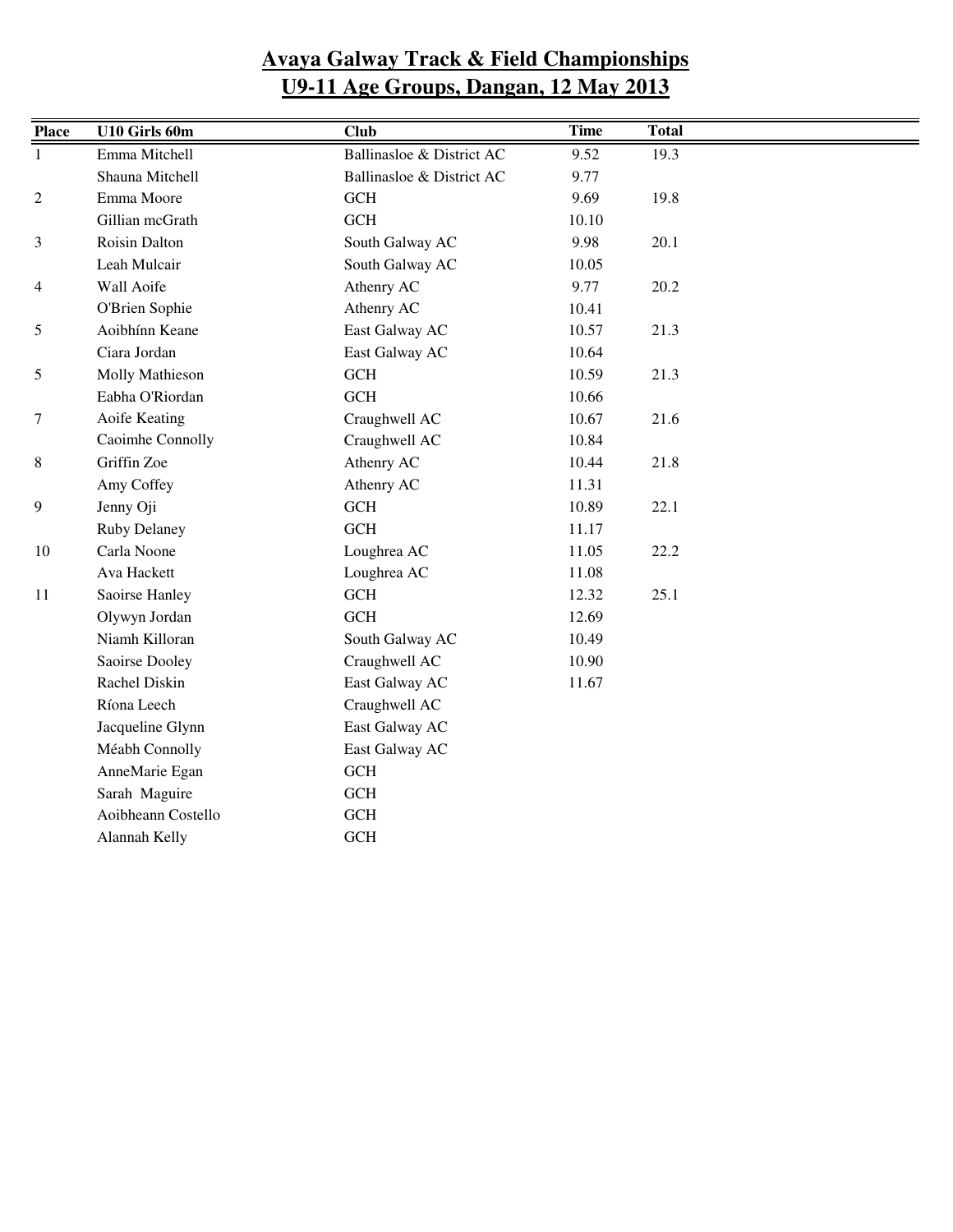| <b>Place</b> | U10 Boys 60m            | <b>Club</b>               | <b>Time</b> | <b>Total</b> |  |
|--------------|-------------------------|---------------------------|-------------|--------------|--|
| $\mathbf{1}$ | Charlie Naughton        | Ballinasloe & District AC | 8.93        | 17.9         |  |
|              | Shane Fitzpatrick       | Ballinasloe & District AC | 8.95        |              |  |
| 2            | Molloy Adam             | Athenry AC                | 9.47        | 19.2         |  |
|              | McIntyre Finn           | Athenry AC                | 9.67        |              |  |
| 3            | Niall Cummins           | Craughwell AC             | 9.79        | 19.7         |  |
|              | Conor Hoade             | Craughwell AC             | 9.91        |              |  |
| 4            | Conor Reilly            | East Galway AC            | 9.86        | 20.0         |  |
|              | Sean Hansberry          | East Galway AC            | 10.12       |              |  |
| 5            | Gerard O'Riordan        | $GCH$                     | 9.90        | 20.1         |  |
|              | Daragh Jennings         | $GCH$                     | 10.13       |              |  |
| 6            | Lukas Schukat           | Craughwell AC             | 10.07       | 20.6         |  |
|              | Liam McDonagh           | Craughwell AC             | 10.48       |              |  |
| 6            | Ruan Hernon             | GCH                       | 10.26       | 20.6         |  |
|              | Ryan Trill              | <b>GCH</b>                | 10.32       |              |  |
| 8            | Elvis O KonKno          | $GCH$                     | 10.38       | 20.8         |  |
|              | Conor Glynn             | $GCH$                     | 10.39       |              |  |
| 9            | Macdara Caffrey         | <b>GCH</b>                | 10.80       | 22.0         |  |
|              | Robert Farrell          | <b>GCH</b>                | 11.17       |              |  |
|              | Conor Harley            | Ballinasloe & District AC | 9.51        |              |  |
|              | Michael Leahy           | South Galway AC           | 10.78       |              |  |
|              | David Headd             | Loughrea AC               | 10.94       |              |  |
|              | Michael Flattery        | East Galway AC            | 11.12       |              |  |
|              | <b>Cronnolly Andrew</b> | Athenry AC                | 11.31       |              |  |
|              | Oisin Keane             | Craughwell AC             | 11.45       |              |  |
|              | Knight Conor            | Athenry AC                |             |              |  |
|              | Kelly Mikey             | Athenry AC                |             |              |  |
|              | Deeley Ferghus          | Athenry AC                |             |              |  |
|              | Cathal Daly             | Ballinasloe & District AC |             |              |  |
|              | Liam Mulveen            | Craughwell AC             |             |              |  |
|              | Luke Lally              | East Galway AC            |             |              |  |
|              | Liam Molloy             | East Galway AC            |             |              |  |
|              | Shane Flesk             | East Galway AC            |             |              |  |
|              | Danny Breen             | <b>GCH</b>                |             |              |  |
|              | Joseph Cunningham       | $\operatorname{GCH}$      |             |              |  |
|              | Matthew Thompson        | $GCH$                     |             |              |  |
|              | Daithi Kilcommins       | <b>GCH</b>                |             |              |  |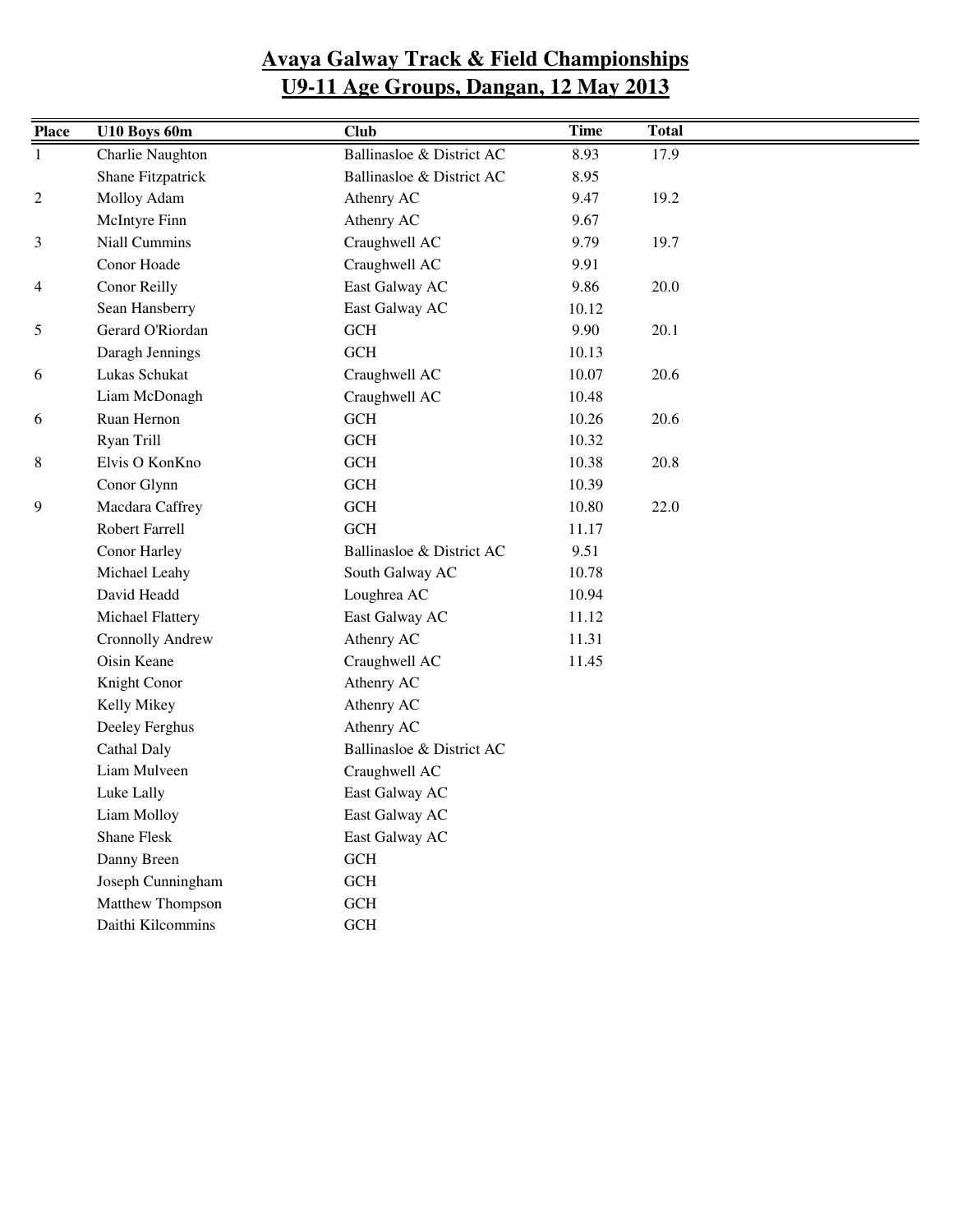| <b>Place</b> | U9 Girls 60m            | <b>Club</b>               | <b>Time</b> | <b>Total</b> |
|--------------|-------------------------|---------------------------|-------------|--------------|
| $\mathbf{1}$ | Ava McKeon              | Ballinasloe & District AC | 10.03       | 20.9         |
|              | Caoimhe Ní Thuairisg    | Ballinasloe & District AC | 10.85       |              |
| 2            | Sarah Byrne             | Craughwell AC             | 10.59       | 21.5         |
|              | Josephine Fallon        | Craughwell AC             | 10.85       |              |
| 3            | Caoimhe Farrell         | Loughrea AC               | 10.66       | 21.8         |
|              | Abigail Dolphin         | Loughrea AC               | 11.05       |              |
| 4            | Aoibha Kenny            | East Galway AC            | 10.94       | 22.1         |
|              | Leah Moran              | East Galway AC            | 11.12       |              |
| 5            | McDonagh Sadhbn         | Athenry AC                | 10.45       | 22.2         |
|              | Rohan Eabha             | Athenry AC                | 11.71       |              |
| 6            | Hannah Jennings         | Craughwell AC             | 11.01       | 22.3         |
|              | Jade Moorehead          | Craughwell AC             | 11.24       |              |
| 7            | Kate Thompson           | <b>GCH</b>                | 11.21       | 22.5         |
|              | Sophie Davitt           | <b>GCH</b>                | 11.27       |              |
| 8            | Sharon Dolphin          | South Galway AC           | 11.14       | 22.8         |
|              | Alanna Huban            | South Galway AC           | 11.63       |              |
| 9            | Aoibhe Fahy             | Craughwell AC             | 11.47       | 23.0         |
|              | Erin Kelly              | Craughwell AC             | 11.49       |              |
| 10           | Helen Callaghan         | Craughwell AC             | 11.71       | 23.7         |
|              | Alicia Locteau          | Craughwell AC             | 11.95       |              |
| 11           | Moran Jessica           | Athenry AC                | 11.77       | 23.8         |
|              | Joyce Leah              | Athenry AC                | 11.94       |              |
| 12           | Niamh Lennon            | East Galway AC            | 11.53       | 24.0         |
|              | Hazel Campbell          | East Galway AC            | 12.43       |              |
| 13           | Caitlin O'Hara          | Craughwell AC             | 12.28       | 24.6         |
|              | Jade Whelton            | Craughwell AC             | 12.30       |              |
| 14           | Aoibhe Farragher        | Craughwell AC             | 12.38       | 25.2         |
|              | Alana Grogan            | Craughwell AC             | 12.74       |              |
|              | Aleisha Callanan        | Craughwell AC             | 12.78       |              |
|              | Aoibhe Joyce            | <b>GCH</b>                | 12.11       |              |
|              | Church Leonore          | Athenry AC                |             |              |
|              | Oshea Abigail           | Athenry AC                |             |              |
|              | <b>Blaithin Farrell</b> | Craughwell AC             |             |              |
|              | Rachel Kinane           | Craughwell AC             |             |              |
|              | Emma O'Reilly           | GCH                       |             |              |
|              | Anna Browne             | <b>GCH</b>                |             |              |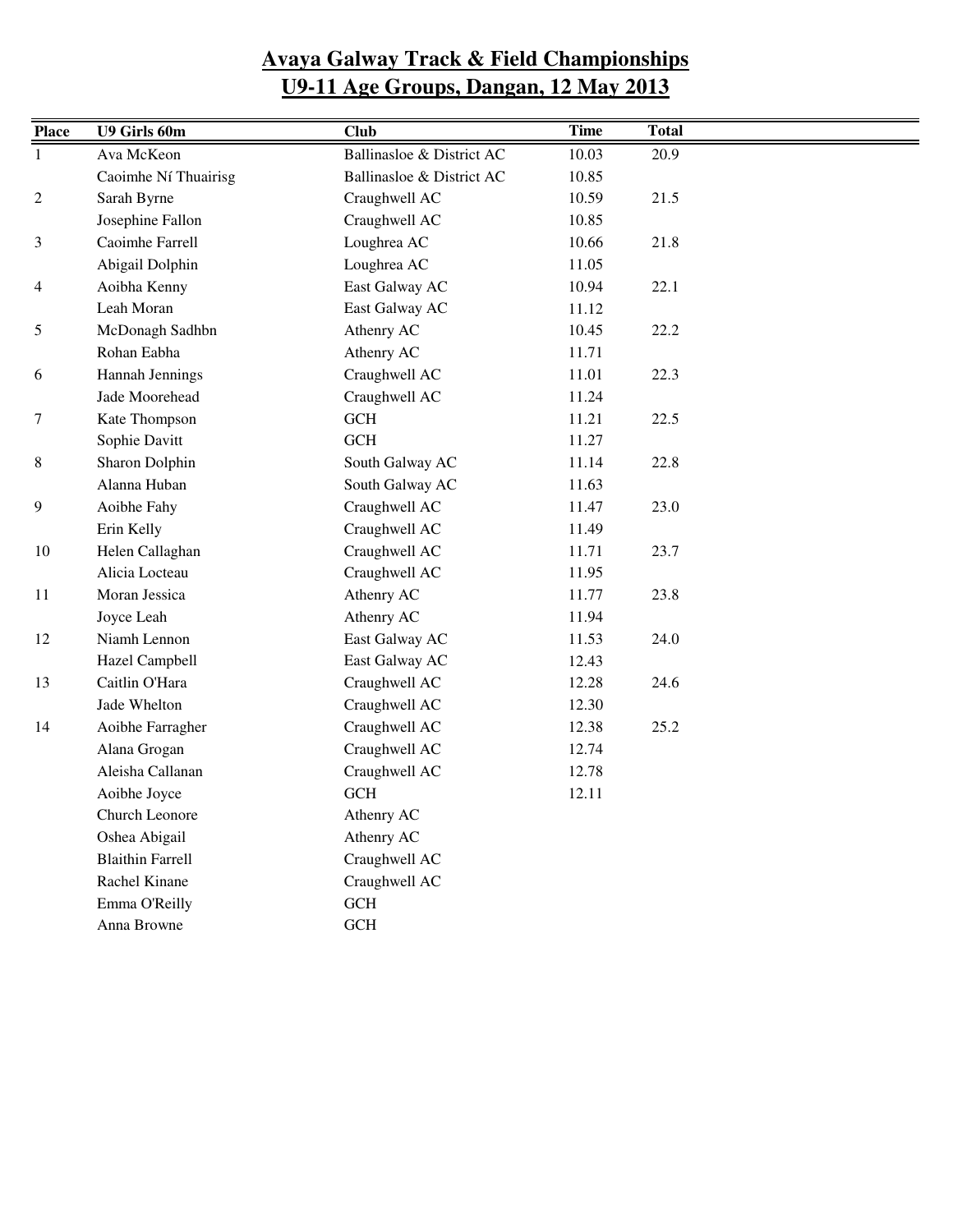| <b>Place</b>   | U9 Boys 60m            | <b>Club</b>               | <b>Time</b> | <b>Total</b> |  |
|----------------|------------------------|---------------------------|-------------|--------------|--|
| $\mathbf{1}$   | <b>Stephen Mannion</b> | South Galway AC           | 9.94        | 20.3         |  |
|                | David Mannion          | South Galway AC           | 10.35       |              |  |
| $\overline{c}$ | Sean Duggan            | $\operatorname{GCH}$      | 10.57       | 21.2         |  |
|                | Robert McKenna         | GCH                       | 10.61       |              |  |
| 3              | Fiachra Bond           | Craughwell AC             | 10.66       | 21.4         |  |
|                | Daniel Galvin          | Craughwell AC             | 10.70       |              |  |
| 4              | Lally Cathal           | Athenry AC                | 10.74       | 22.1         |  |
|                | Calum Redmond          | Athenry AC                | 11.29       |              |  |
| 5              | <b>Cathal Duffy</b>    | Loughrea AC               | 10.44       | 22.2         |  |
|                | Eoin Lebranche         | Loughrea AC               | 11.71       |              |  |
| 6              | Shane Concannon        | Craughwell AC             | 11.08       | 22.4         |  |
|                | Kenneth O'Connor       | Craughwell AC             | 11.27       |              |  |
| 7              | Micheál Ryan           | East Galway AC            | 10.92       | 23.2         |  |
|                | Darragh Diskin         | East Galway AC            | 12.28       |              |  |
| 8              | Liam McDaid            | Craughwell AC             | 11.57       | 23.4         |  |
|                | Odhran Gilligan        | Craughwell AC             | 11.78       |              |  |
| 9              | Cummins Liam           | Athenry AC                | 12.15       | 24.5         |  |
|                | <b>Cronnolly James</b> | Athenry AC                | 12.28       |              |  |
| 10             | Evan Quinn             | Craughwell AC             | 11.83       | 24.7         |  |
|                | Calvin Ryan            | Craughwell AC             | 12.84       |              |  |
| 11             | Darragh Mcloughlin     | Loughrea AC               | 11.75       | 24.9         |  |
|                | <b>Jack Tuohy</b>      | Loughrea AC               | 13.15       |              |  |
| 12             | Joseph Cunningham      | $\operatorname{GCH}$      | 12.52       | 25.7         |  |
|                | Tom Browne             | GCH                       | 13.18       |              |  |
|                | Mark Kilkenny          | Ballinasloe & District AC | 10.27       |              |  |
|                | Alan O' Connell        | Corrib AC                 | 10.94       |              |  |
|                | Redmond Darragh        | Athenry AC                | 12.44       |              |  |
|                | Aidan Hansberry        | East Galway AC            | 12.56       |              |  |
|                | Walker Jack            | Athenry AC                |             |              |  |
|                | <b>Jack Nevin</b>      | Ballinasloe & District AC |             |              |  |
|                | Fionn Deignan          | Corrib AC                 |             |              |  |
|                | <b>Harry Duffy</b>     | Craughwell AC             |             |              |  |
|                | Oliver Laheen          | East Galway AC            |             |              |  |
|                | Patrick Walsh          | GCH                       |             |              |  |
|                |                        |                           |             |              |  |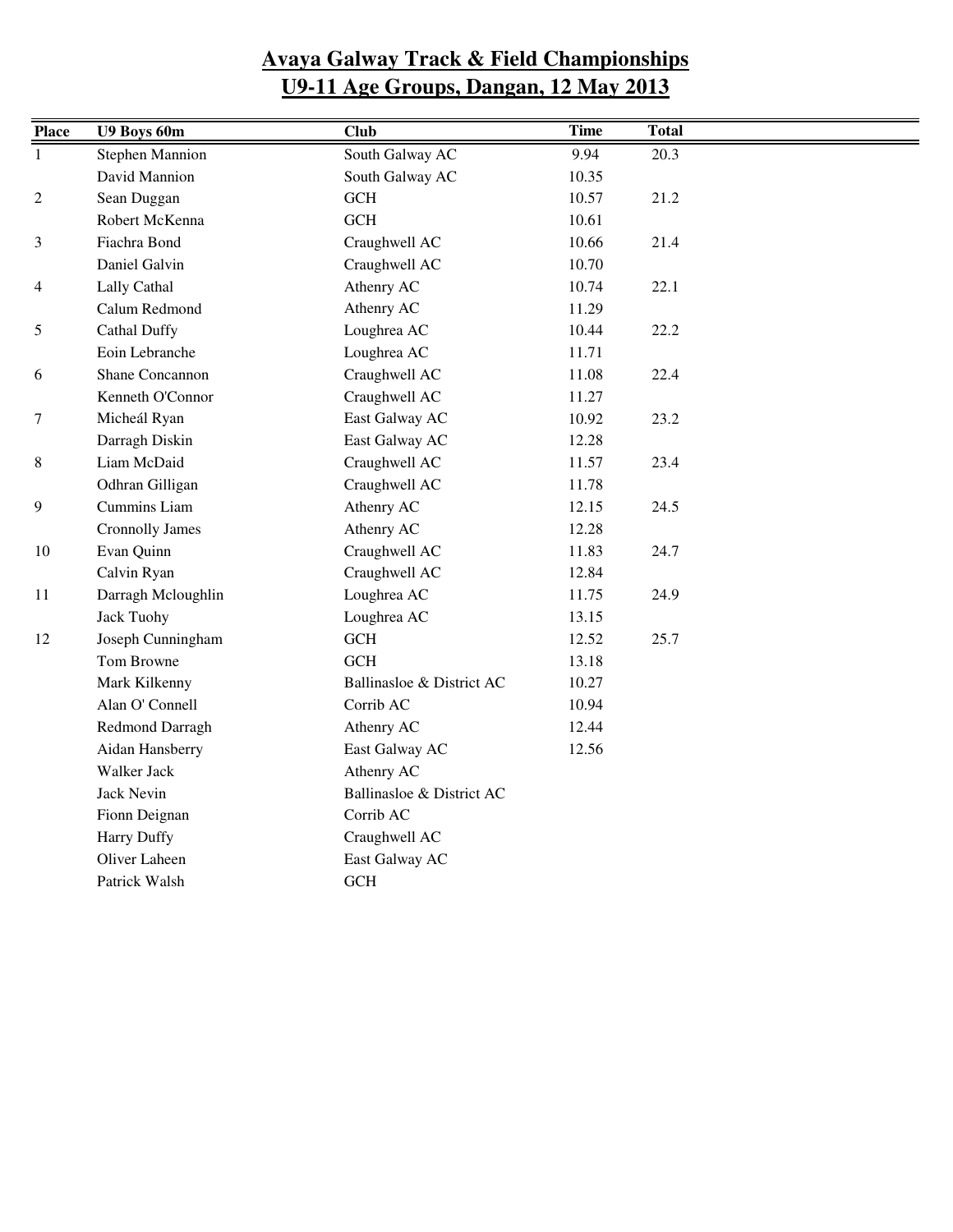| <b>Place</b>   | U11 Girls 600m        | <b>Club</b>               | Time     | <b>Total</b> |  |
|----------------|-----------------------|---------------------------|----------|--------------|--|
| 1              | Chellene Trill        | GCH                       | 02:06.92 | 04:14.1      |  |
|                | Sinead Duggan         | <b>GCH</b>                | 02:07.21 |              |  |
| 2              | Cronin Ellie          | Athenry AC                | 02:09.02 | 04:20.0      |  |
|                | Kaci Moran            | Athenry AC                | 02:10.96 |              |  |
| 3              | Mullen Caitlin        | Athenry AC                | 02:13.20 | 04:27.2      |  |
|                | Kenny Laura           | Athenry AC                | 02:14.04 |              |  |
| $\overline{4}$ | Kate Reilly           | Craughwell AC             | 02:14.53 | 04:33.0      |  |
|                | Ava Finn              | Craughwell AC             | 02:18.43 |              |  |
| 5              | <b>Eimear Rowe</b>    | <b>GCH</b>                | 02:08.98 | 04:34.0      |  |
|                | Joanna Healy          | GCH                       | 02:25.02 |              |  |
| 6              | Sinead Kennedy        | East Galway AC            | 02:16.10 | 04:46.1      |  |
|                | Ciara Kilcommons      | East Galway AC            | 02:29.99 |              |  |
| 7              | Aine Kelly            | Craughwell AC             | 02:22.10 | 04:53.2      |  |
|                | Emma Jane Moran       | Craughwell AC             | 02:31.09 |              |  |
| 8              | Niamh McSweeney       | Craughwell AC             | 02:31.46 | 05:16.2      |  |
|                | Laura Daley           | Craughwell AC             | 02:44.76 |              |  |
|                | Hannah King           | <b>GCH</b>                | 02:25.26 |              |  |
|                | Rachel Hayes          | Ballinasloe & District AC |          |              |  |
|                | Katie Browne          | GCH                       |          |              |  |
|                | <b>Healey Saoirse</b> | Athenry AC                |          |              |  |
|                | Sarah Kelly           | Craughwell AC             |          |              |  |
|                | <b>Lily Morrissey</b> | Craughwell AC             |          |              |  |
|                | Elizabeth Heskin      | Craughwell AC             |          |              |  |
|                | Caoilfhinn O'Donoghue | Craughwell AC             |          |              |  |
|                | Sarah McDonald        | <b>GCH</b>                |          |              |  |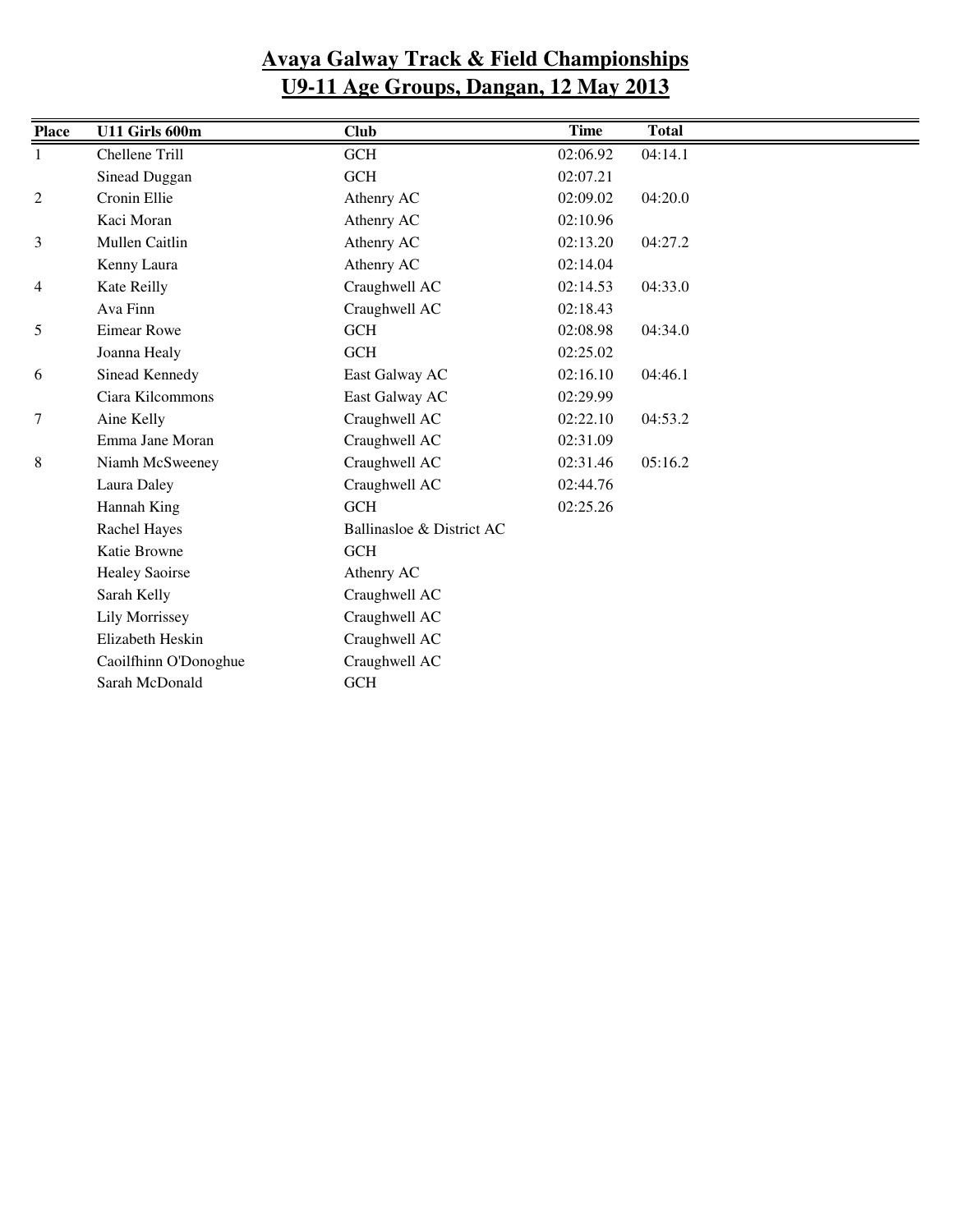| <b>Place</b>   | <b>U11 Boys 600m</b>      | <b>Club</b>               | <b>Time</b> | <b>Total</b> |
|----------------|---------------------------|---------------------------|-------------|--------------|
| 1              | Thady Moran               | East Galway AC            | 01:59.99    | 04:09.9      |
|                | Jamie Collins             | East Galway AC            | 02:09.94    |              |
| $\overline{c}$ | Shaun Gilligan            | Craughwell AC             | 02:05.58    | 04:13.9      |
|                | Gavin Kelly               | Craughwell AC             | 02:08.35    |              |
|                | Liam Collins              | Ballinasloe & District AC | 02:03.58    |              |
| 3              |                           |                           |             | 04:14.9      |
|                | Evan Hayes                | Ballinasloe & District AC | 02:11.32    |              |
| 4              | Lewis Ryan                | Craughwell AC             | 02:08.81    | 04:21.4      |
|                | Conor Trehy               | Craughwell AC             | 02:12.58    |              |
| 5              | Daniel Cahalane           | Craughwell AC             | 02:15.84    | 04:38.7      |
|                | Evan Grealish             | Craughwell AC             | 02:22.81    |              |
| 6              | Setanta Caffrey           | $GCH$                     | 02:15.16    | 04:41.5      |
|                | Conor Maher               | <b>GCH</b>                | 02:26.36    |              |
| 7              | Sean Mummery              | South Galway AC           | 02:26.76    | 05:05.9      |
|                | <b>Ben Mulcair</b>        | South Galway AC           | 02:39.14    |              |
| 8              | Sean Lydon                | East Galway AC            | 02:19.43    | 05:08.7      |
|                | Danny O'Sullivan          | East Galway AC            | 02:49.31    |              |
|                | Ethan Earls               | Loughrea AC               | 02:19.59    |              |
|                | Gavin Kelly               | Craughwell AC             |             |              |
|                | Fionn McArdle             | Craughwell AC             |             |              |
|                | <b>Ben Naughton</b>       | <b>GCH</b>                |             |              |
|                | Alex Naughton             | <b>GCH</b>                |             |              |
|                | Louis Corr                | $GCH$                     |             |              |
|                | Vincent Cannon            | Loughrea AC               |             |              |
|                |                           |                           |             |              |
| <b>Place</b>   | U10 Girls 500m            | <b>Club</b>               | <b>Time</b> | <b>Total</b> |
| 1              | Rebekah Flynn             | Craughwell AC             | 01:40.04    | 03:22.2      |
|                | Emily Miskella            | Craughwell AC             | 01:42.16    |              |
| $\overline{c}$ | Emma Moore                | GCH                       | 01:39.34    | 03:22.5      |
|                | Aoibheann Costello        | <b>GCH</b>                | 01:43.15    |              |
| 3              | Emma Mitchell             | Ballinasloe & District AC | 01:43.61    | 03:32.1      |
|                | Shauna Mitchell           | Ballinasloe & District AC | 01:48.49    |              |
| 4              | Maebh Walsh               | Corrib AC                 | 01:47.93    | 03:47.4      |
|                | Peggy Ford                | Corrib AC                 | 01:59.48    |              |
| 5              | Griffin Zoe               | Athenry AC                | 01:55.02    | 03:58.8      |
|                | <b>Cronnolly Aishling</b> | Athenry AC                | 02:03.76    |              |
| 6              | Roisin Dalton             | South Galway AC           | 01:56.99    | 04:02.4      |
|                | Leah Mulcair              | South Galway AC           | 02:05.45    |              |
| 7              | <b>Ruby Delaney</b>       | GCH                       | 02:04.27    |              |
|                | Coffey Amy                | Athenry AC                | 02:04.57    |              |
|                | Niamh Killoran            | South Galway AC           | 02:05.59    |              |
|                | Cait Daley                |                           | 02:29.89    |              |
|                |                           | Craughwell AC             |             |              |
|                | Jacqueline Glynn          | East Galway AC            |             |              |
|                | Ciara Jordan              | East Galway AC            |             |              |
|                | Méabh Connolly            | East Galway AC            |             |              |
|                | Molly Mathieson           | GCH                       |             |              |
|                | Aoife Corless             | South Galway AC           |             |              |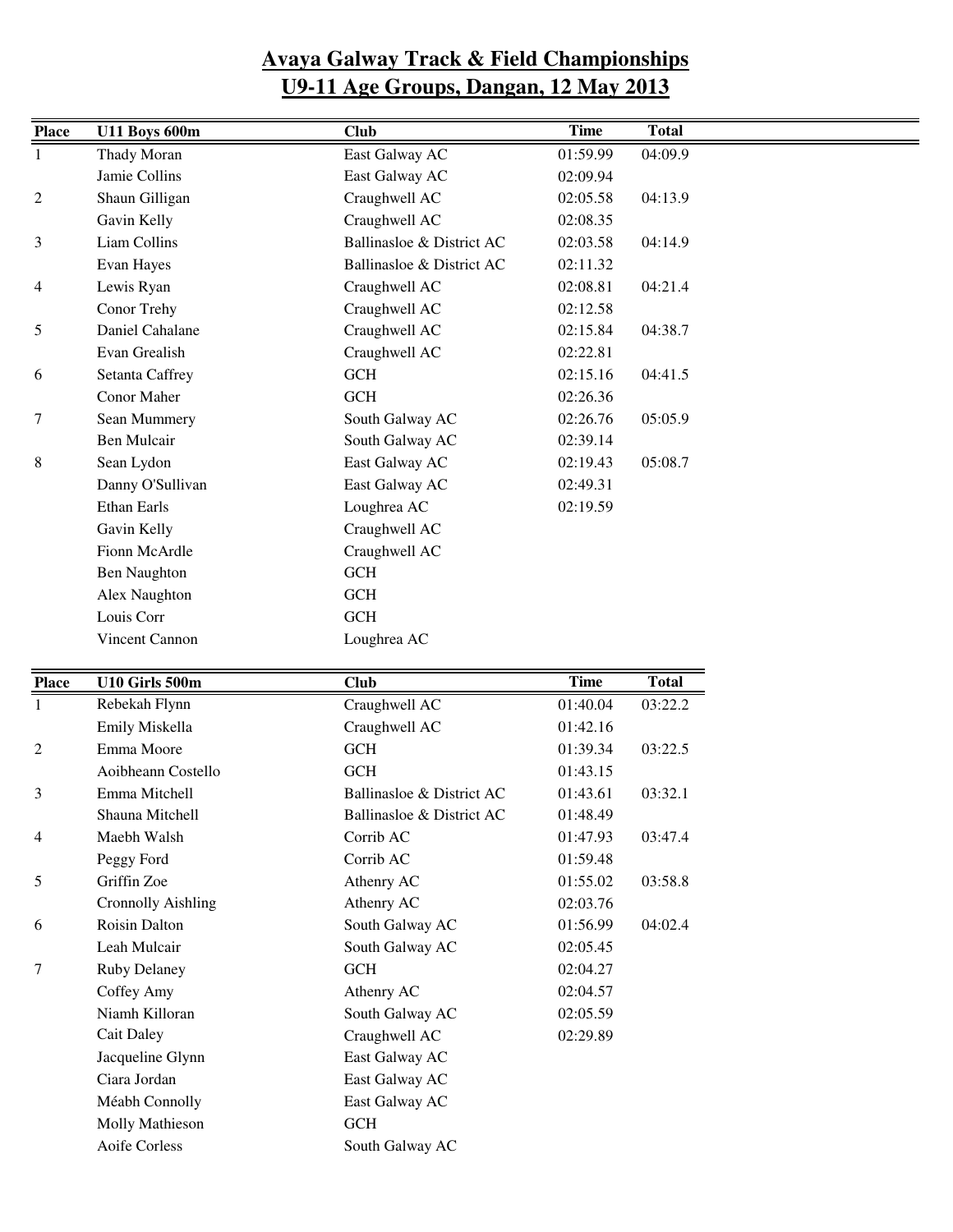| <b>Place</b>   | <b>U10 Boys 500m</b> | Club                      | <b>Time</b> | <b>Total</b> |
|----------------|----------------------|---------------------------|-------------|--------------|
| $\mathbf{1}$   | Shane Fitzpatrick    | Ballinasloe & District AC | 01:34.62    | 03:14.0      |
|                | Conor Harley         | Ballinasloe & District AC | 01:39.43    |              |
| $\mathfrak{2}$ | Liam Mulveen         | Craughwell AC             | 01:44.09    | 03:30.7      |
|                | Kieran O'Connor      | Craughwell AC             | 01:46.66    |              |
| 3              | <b>Fergus Deeely</b> | Athenry AC                | 01:43.41    | 03:32.6      |
|                | McCarthy Daire       | Athenry AC                | 01:49.21    |              |
| $\overline{4}$ | Conor Hoade          | Craughwell AC             | 01:47.65    | 03:36.6      |
|                | Darragh McCartin     | Craughwell AC             | 01:48.95    |              |
| 5              | Sean Hansberry       | East Galway AC            | 01:45.91    | 03:39.5      |
|                | Conor Reilly         | East Galway AC            | 01:53.59    |              |
| 6              | Raef Ford            | Corrib AC                 | 01:50.48    | 03:47.0      |
|                | Conor Gannon         | Corrib AC                 | 01:56.55    |              |
| 6              | Ruan Hernon          | $GCH$                     | 01:52.02    | 03:47.0      |
|                | Ryan Trill           | <b>GCH</b>                | 01:54.95    |              |
| 8              | Cathal Kelly         | Craughwell AC             | 01:55.75    | 03:53.9      |
|                | Rian Kearney         | Craughwell AC             | 01:58.11    |              |
| 9              | Shane Whyte          | <b>GCH</b>                | 01:57.88    | 04:20.2      |
|                | Joseph Cunningham    | <b>GCH</b>                | 02:22.28    |              |
| 10             | <b>Ben Brady</b>     | Craughwell AC             | 02:05.17    | 04:22.8      |
|                | Noah Keane           | Craughwell AC             | 02:17.59    |              |
|                | Michael Leahy        | South Galway AC           | 01:50.91    |              |
|                | Molloy Adam          | Athenry AC                | 01:53.23    |              |
|                | Kelly Mikey          | Athenry AC                |             |              |
|                | Charlie Naughton     | Ballinasloe & District AC |             |              |
|                | Cathal Daly          | Ballinasloe & District AC |             |              |
|                | Niall Cummins        | Craughwell AC             |             |              |
|                | Luke Lally           | East Galway AC            |             |              |
|                | Liam Molloy          | East Galway AC            |             |              |
|                | <b>Shane Flesk</b>   | East Galway AC            |             |              |
|                | Daithi Kilcommins    | <b>GCH</b>                |             |              |
|                | Eoin Byrne           | Craughwell AC             |             |              |
|                | Donal Reilly         | Craughwell AC             |             |              |
|                | Rory Cosgrove        | Craughwell AC             |             |              |
|                | John Birkett         | Craughwell AC             |             |              |
|                |                      |                           |             |              |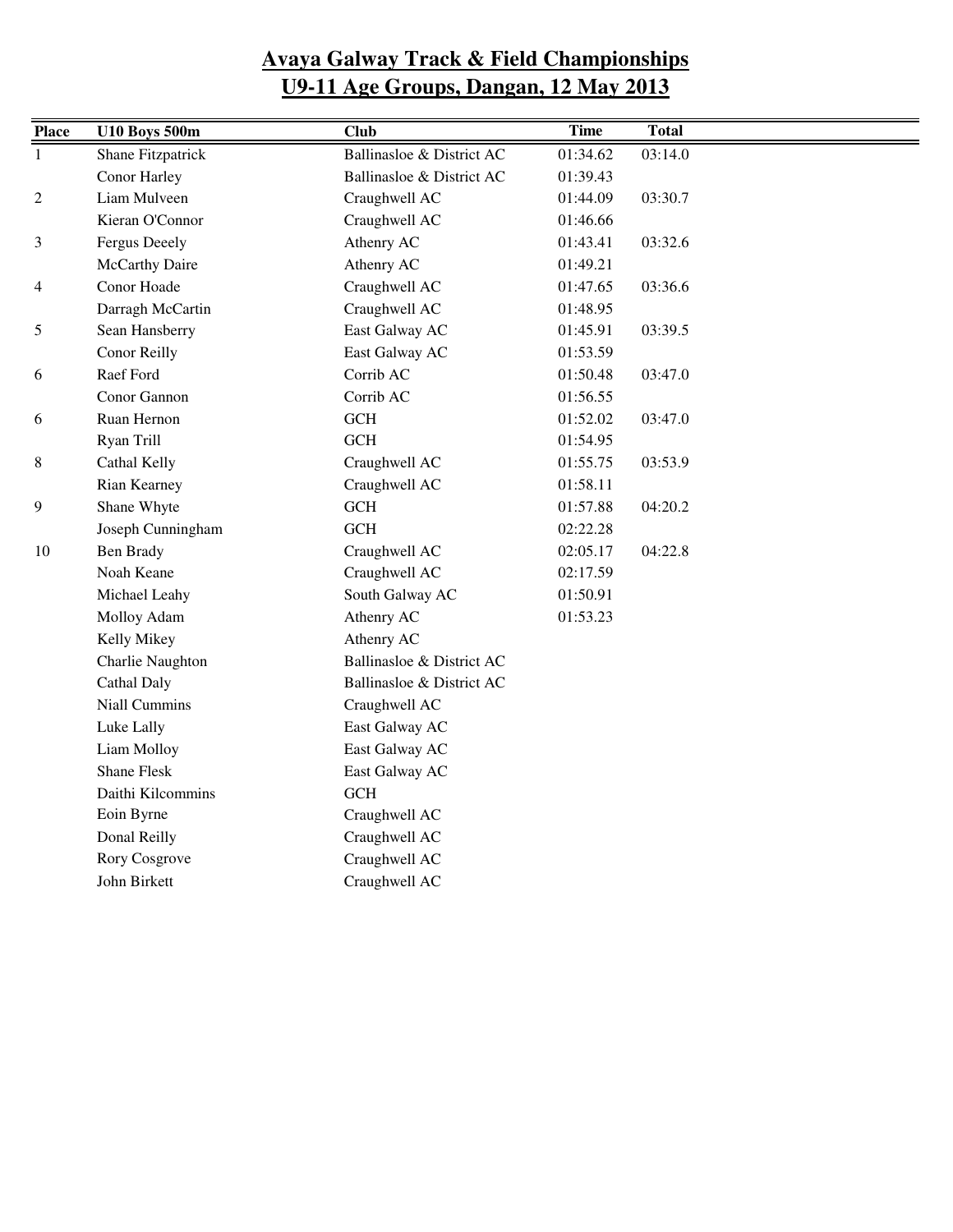| <b>Place</b>   | U9 Girls 300m               | <b>Club</b>               | <b>Time</b> | <b>Total</b> |
|----------------|-----------------------------|---------------------------|-------------|--------------|
|                |                             |                           |             |              |
| 1              | Ava McKeon                  | Ballinasloe & District AC | 01:00.50    | 02:01.7      |
|                | Caoimhe Ní Thuairisg        | Ballinasloe & District AC | 01:01.18    |              |
| $\overline{c}$ | Caoimhe Farrell             | Loughrea AC               | 01:03.62    | 02:10.3      |
|                | Abigail Dolphin             | Loughrea AC               | 01:06.70    |              |
| 3              | Joyce Leah                  | Athenry AC                | 01:06.08    | 02:13.8      |
|                | McDonagh Sadhbn             | Athenry AC                | 01:07.69    |              |
| 4              | <b>Hannah Jennings</b>      | Craughwell AC             | 01:07.32    | 02:17.4      |
|                | Josephine Fallon            | Craughwell AC             | 01:10.08    |              |
| 5              | Aoibha Kenny                | East Galway AC            | 01:07.84    | 02:19.2      |
|                | Leah Moran                  | East Galway AC            | 01:11.31    |              |
| 6              | Aoibhe Fahy                 | Craughwell AC             | 01:12.96    | 02:28.8      |
|                | Clodagh O'Meara             | Craughwell AC             | 01:15.85    |              |
| $\tau$         | Abigail O'Shea              | Athenry AC                | 01:12.69    | 02:33.6      |
|                | Dillane Ella                | Athenry AC                | 01:20.94    |              |
|                | Alicia Locteau              | Craughwell AC             | 01:18.47    |              |
|                | Niamh Lennon                | East Galway AC            | 01:14.31    |              |
|                | Church Leonore              | Athenry AC                |             |              |
|                | Emma O'Reilly               | <b>GCH</b>                |             |              |
|                | Aoibhe Joyce                | <b>GCH</b>                |             |              |
|                | Anna Browne                 | <b>GCH</b>                |             |              |
|                |                             |                           |             |              |
| <b>Place</b>   | <b>U9 Boys 300m</b>         | <b>Club</b>               | <b>Time</b> | <b>Total</b> |
| $\mathbf{1}$   | David Mannion               | South Galway AC           | 00:55.36    | 01:52.6      |
|                | <b>Stephen Mannion</b>      | South Galway AC           | 00:57.28    |              |
| 2              | Evan Hallinan               | Craughwell AC             | 00:59.93    | 02:00.3      |
|                | Daniel Galvin               | Craughwell AC             | 01:00.34    |              |
| 3              | Robert McKenna              | $GCH$                     | 01:02.33    | 02:04.9      |
|                | Sean Duggan                 | <b>GCH</b>                | 01:02.61    |              |
| 4              | Lally Cathal                | Athenry AC                | 01:01.25    | 02:13.0      |
|                | Calum Redmond               | Athenry AC                | 01:11.77    |              |
| 5              | Micheál Ryan                | East Galway AC            | 01:07.45    | 02:26.2      |
|                | Aidan Hansberry             | East Galway AC            | 01:18.79    |              |
|                | Mark Kilkenny               | Ballinasloe & District AC |             |              |
|                |                             |                           | 00:55.97    |              |
|                | Luke Flynn                  | Craughwell AC             | 01:03.09    |              |
|                | Sean Kelleher               | South Galway AC           | 01:09.91    |              |
|                | Ciaran Turley               | GCH                       | 01:14.02    |              |
|                | Redmond Darragh             | Athenry AC                | 01:16.20    |              |
|                |                             | Ballinasloe & District AC |             |              |
|                | Jack Nevin<br>Oliver Laheen | East Galway AC            |             |              |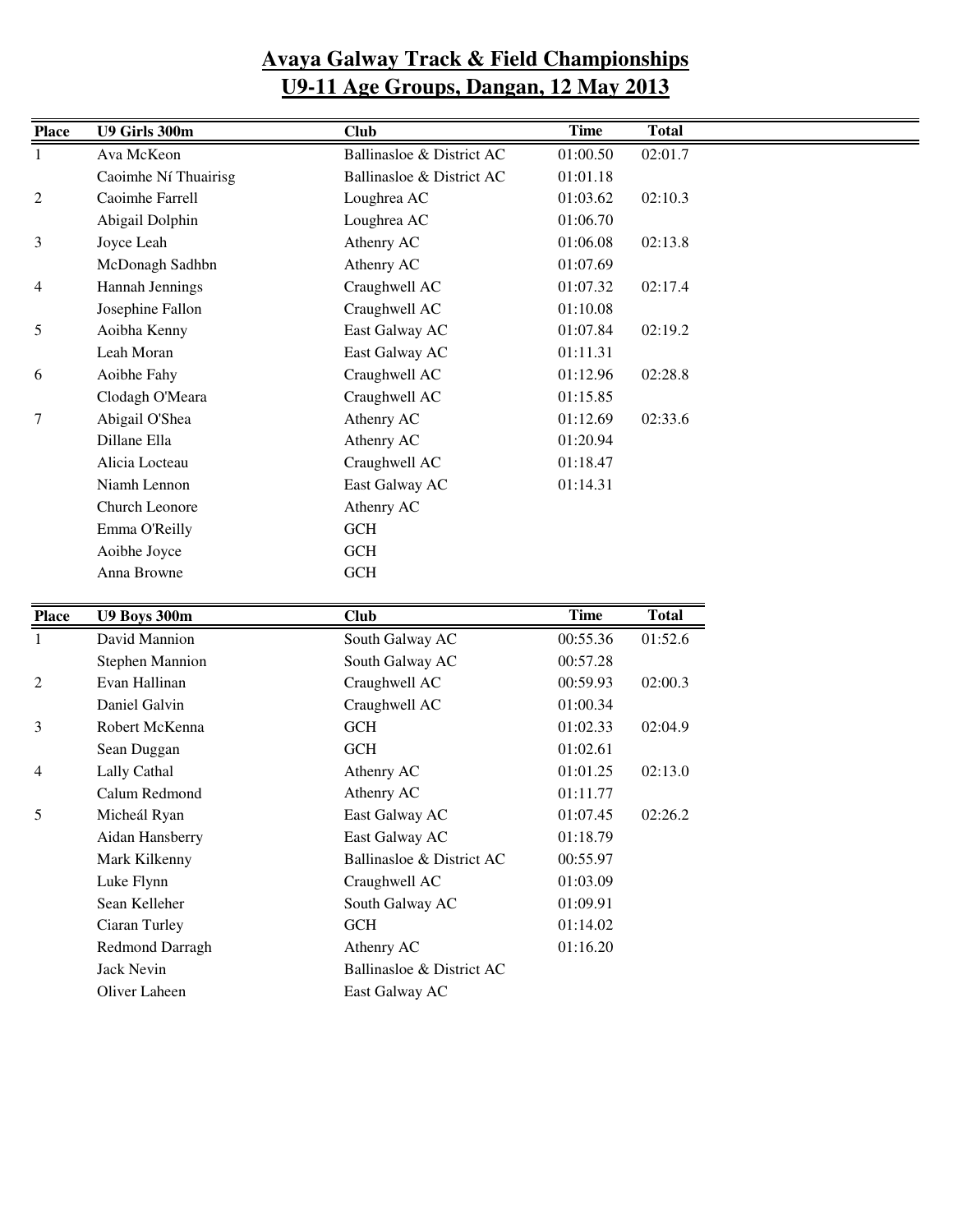| <b>Place</b>     | <b>U11 Girls 4x100m</b> | <b>Club</b>               | <b>Time</b> |  |
|------------------|-------------------------|---------------------------|-------------|--|
| 1                |                         | <b>GCH</b>                | 1.03.9      |  |
| $\overline{2}$   |                         | Craughwell AC             | 1.04.5      |  |
| 3                |                         | Loughrea AC               | 1.06.0      |  |
|                  |                         |                           |             |  |
| <b>Place</b>     | <b>U11 Boys 4x100m</b>  | <b>Club</b>               | <b>Time</b> |  |
| 1                |                         | Ballinasloe & District AC | 1.02.4      |  |
| $\boldsymbol{2}$ |                         | Craughwell AC             | 1.03.0      |  |
| 3                |                         | East Galway AC            | 1.03.8      |  |
|                  |                         |                           |             |  |
| <b>Place</b>     | U10 Girls 4x100m        | <b>Club</b>               | <b>Time</b> |  |
| 1                |                         | Ballinasloe & District AC | 1.09.2      |  |
| $\overline{c}$   |                         | Craughwell AC             | 1.10.0      |  |
| 3                |                         | Athenry AC                | 1.11.6      |  |
|                  |                         |                           |             |  |
|                  |                         |                           |             |  |
| <b>Place</b>     | U10 Boys 4x100m         | <b>Club</b>               | <b>Time</b> |  |
| 1                |                         | Craughwell AC             | 1.06.9      |  |
| $\overline{c}$   |                         | Ballinasloe & District AC | 1.07.2      |  |
| 3                |                         | Athenry AC                | 1.09.4      |  |
|                  |                         |                           |             |  |
| <b>Place</b>     | U9 Girls 4x100m         | <b>Club</b>               | <b>Time</b> |  |
| $\mathbf{1}$     |                         | Athenry AC                | 1.17.7      |  |
| $\boldsymbol{2}$ |                         | Craughwell AC             | 1.18.1      |  |
| 3                |                         | Craughwell AC             | 1.21.3      |  |
|                  |                         |                           |             |  |
| <b>Place</b>     | <b>U9 Boys 4x100m</b>   | <b>Club</b>               | <b>Time</b> |  |
| 1                |                         | Craughwell AC             | 1.18.4      |  |
| $\overline{2}$   |                         | Athenry AC                | 1.21.0      |  |
| 3                |                         | Craughwell AC             | 1.24.7      |  |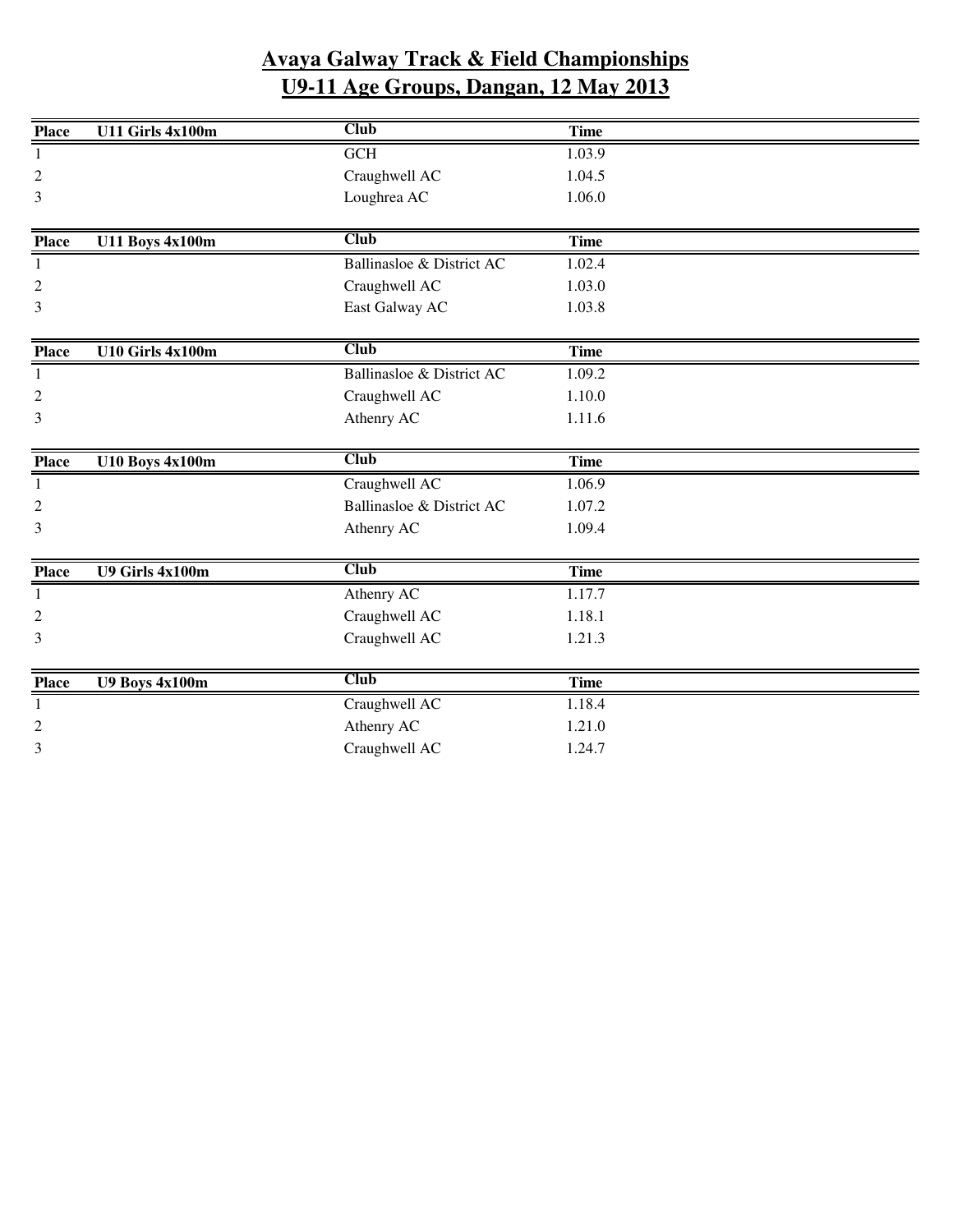| <b>Place</b>   | <b>U10 Boys Turbo Javelin</b> | <b>Club</b>   | <b>Throw</b> | <b>Total</b> |
|----------------|-------------------------------|---------------|--------------|--------------|
| 1              | Michael Trehy                 | Craughwell AC | 11.98        | 23.07        |
|                | Oisin Keane                   | Craughwell AC | 11.09        |              |
| $\overline{2}$ | Macdara Caffrey               | <b>GCH</b>    | 10.26        | 20.41        |
|                | Danny Breen                   | <b>GCH</b>    | 10.15        |              |
| 3              | Liam McDonagh                 | Craughwell AC | 9.38         | 18.10        |
|                | Rian Kearney                  | Craughwell AC | 8.72         |              |
| 4              | James Coleman                 | Craughwell AC | 8.58         | 16.25        |
|                | Robert Urquhart               | Craughwell AC | 7.67         |              |
| 5              | McCarthy Daire                | Athenry AC    | 8.08         | 15.53        |
|                | Conor Knight                  | Athenry AC    | 7.45         |              |
| 6              | Daragh Jennings               | <b>GCH</b>    | 9.88         | 15.08        |
|                | Shane Whyte                   | GCH           | 5.20         |              |
| 7              | Cathal Kelly                  | Craughwell AC | 7.23         | 13.99        |
|                | Noah Keane                    | Craughwell AC | 6.76         |              |
| 8              | Ben Brady                     | Craughwell AC | 6.74         | 13.38        |
|                | Findlay Budge                 | Craughwell AC | 6.64         |              |
| 9              | Rory Cosgrove                 | Craughwell AC | 5.75         | 11.23        |
|                | Evan Fowler                   | Craughwell AC | 5.48         |              |
|                | Eoin Byrne                    | Craughwell AC |              |              |
|                | John Birkett                  | Craughwell AC |              |              |
|                | Donal Reilly                  | Craughwell AC |              |              |
|                | <b>Cronnolly Andrew</b>       | Athenry AC    |              |              |

| <b>Place</b>   | <b>U10 Girls Turbo Javelin</b> | <b>Club</b>    | <b>Throw</b> | <b>Total</b> |
|----------------|--------------------------------|----------------|--------------|--------------|
| $\mathbf{1}$   | Alex Slamas                    | Craughwell AC  | 6.66         | 11.70        |
|                | Rebecca Lynch                  | Craughwell AC  | 5.04         |              |
| 2              | Saoirse Hanley                 | <b>GCH</b>     | 7.09         | 10.49        |
|                | Olywyn Jordan                  | <b>GCH</b>     | 3.40         |              |
| 3              | Tara Kelly                     | Craughwell AC  | 4.90         | 8.76         |
|                | Leah Farrelly                  | Craughwell AC  | 3.86         |              |
| $\overline{4}$ | <b>Cait Daley</b>              | Craughwell AC  | 2.83         | 5.63         |
|                | Caoimhe Connolly               | Craughwell AC  | 2.80         |              |
|                | <b>Cronnolly Aishling</b>      | Athenry AC     | 8.89         |              |
|                | Rachel Diskin                  | East Galway AC | 4.28         |              |
|                | Coffey Amy                     | Athenry AC     |              |              |
|                | Ríona Leech                    | Craughwell AC  |              |              |
|                | Ava Ruane                      | East Galway AC |              |              |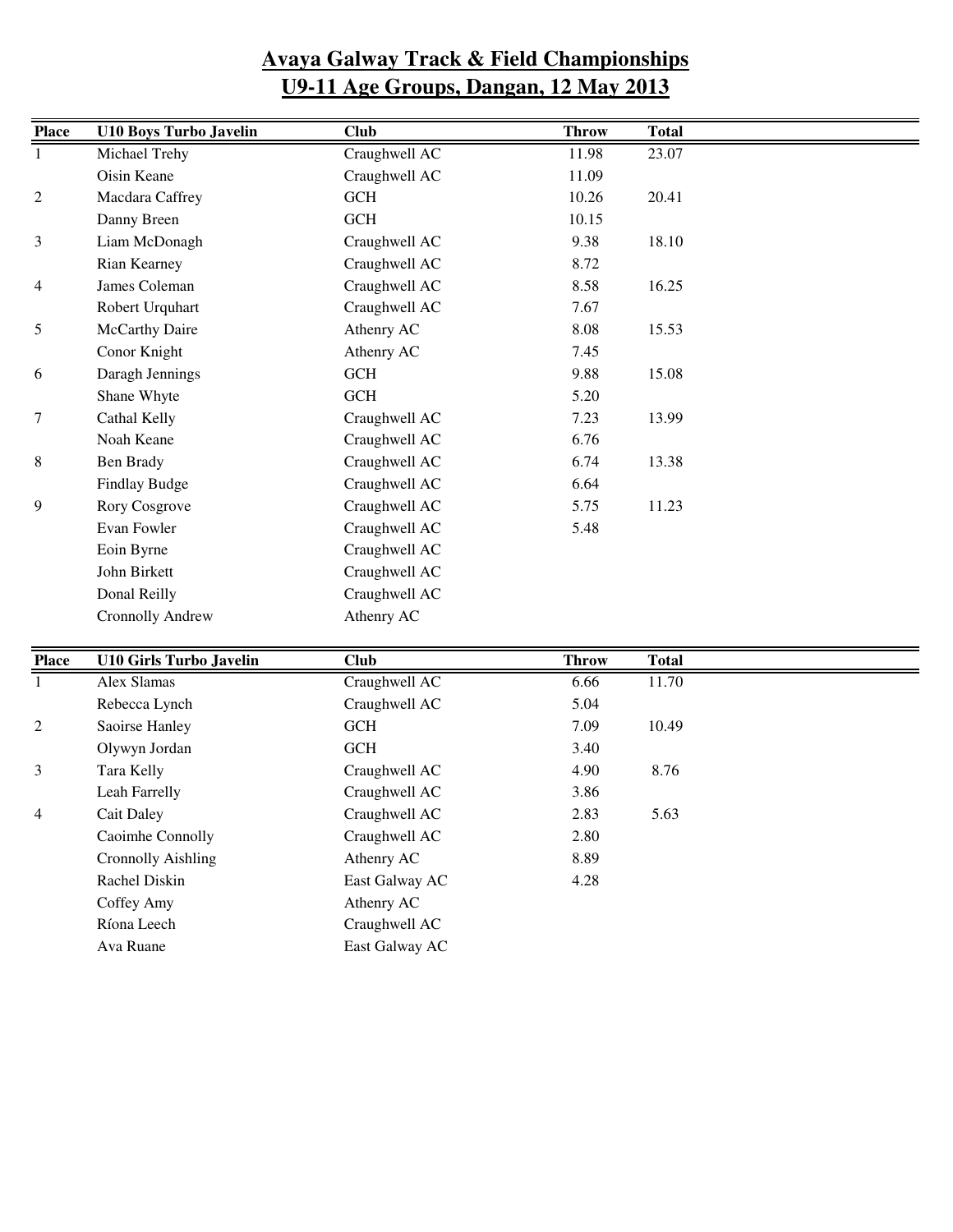|                              | <u>U9-11 Age Groups, Dangan, 12 May 2013</u> |                |                      |                       |  |  |  |  |
|------------------------------|----------------------------------------------|----------------|----------------------|-----------------------|--|--|--|--|
| <b>Place</b>                 | <b>U11 Girls Turbo Javelin</b>               | <b>Club</b>    | <b>Throw</b>         | <b>Total</b>          |  |  |  |  |
| $\mathbf{1}$                 | Lauren McNally                               | Craughwell AC  | 9.50                 | 17.08                 |  |  |  |  |
|                              | Aoife O'Connor                               | Craughwell AC  | 7.58                 |                       |  |  |  |  |
| $\overline{c}$               | Mullen Caitlin                               | Athenry AC     | 7.81                 | 14.96                 |  |  |  |  |
|                              | Joyce Caroline                               | Athenry AC     | 7.15                 |                       |  |  |  |  |
| 3                            | Sarah Kelly                                  | Craughwell AC  | 6.88                 | 13.52                 |  |  |  |  |
|                              | Ciara Hughes                                 | Craughwell AC  | 6.64                 |                       |  |  |  |  |
| 4                            | Asia Clarke                                  | Craughwell AC  | 4.92                 | 7.79                  |  |  |  |  |
|                              | Laura Daley                                  | Craughwell AC  | 2.87                 |                       |  |  |  |  |
|                              | Joanne Healey                                | <b>GCH</b>     | 5.73                 |                       |  |  |  |  |
|                              | Lily Morrissey                               | Craughwell AC  |                      |                       |  |  |  |  |
|                              | Katie Coleman                                | East Galway AC |                      |                       |  |  |  |  |
|                              | McGroarty Sophie                             | Athenry AC     |                      |                       |  |  |  |  |
| <b>Place</b>                 | <b>U11 Boys Turbo Javelin</b>                | <b>Club</b>    | <b>Throw</b>         | <b>Total</b>          |  |  |  |  |
| -1                           | Conor Trehy                                  | Craughwell AC  | 17.74                | 27.19                 |  |  |  |  |
|                              | Liam Diviney                                 | Craughwell AC  | 9.45                 |                       |  |  |  |  |
| $\overline{c}$               | Darragh Burke                                | East Galway AC | 13.05                | 20.32                 |  |  |  |  |
|                              | Lennan Doyle                                 | East Galway AC | 7.27                 |                       |  |  |  |  |
| 3                            | Power Ivan                                   | Athenry AC     | 11.05                | 19.81                 |  |  |  |  |
|                              | Holly Callum                                 | Athenry AC     | 8.76                 |                       |  |  |  |  |
| 4                            | Michael O'Connor                             | Craughwell AC  | 8.97                 | 17.75                 |  |  |  |  |
|                              | Lewis Ryan                                   | Craughwell AC  | 8.78                 |                       |  |  |  |  |
| 5                            | Ethan Reddinton                              | Loughrea AC    | 8.90                 | 17.42                 |  |  |  |  |
|                              | Donncha Hanrahan                             | Loughrea AC    | 8.52                 |                       |  |  |  |  |
| <b>Place</b>                 | <b>U9 Girls Turbo Javelin</b>                | <b>Club</b>    | <b>Throw</b>         | <b>Total</b>          |  |  |  |  |
| $\mathbf{1}$                 | Oshea Abigail                                | Athenry AC     | 6.58                 | 11.88                 |  |  |  |  |
|                              | Egan Sadbh                                   | Athenry AC     | 5.30                 |                       |  |  |  |  |
| 2                            | Aoibhe Farragher                             | Craughwell AC  | 5.54                 | 10.67                 |  |  |  |  |
|                              | Sarah Byrne                                  | Craughwell AC  | 5.13                 |                       |  |  |  |  |
|                              | Kate Thompson                                | <b>GCH</b>     | 6.85                 |                       |  |  |  |  |
|                              | Dillane Ella                                 | Athenry AC     | 5.20                 |                       |  |  |  |  |
|                              | <b>Blaithin Farrell</b>                      | Craughwell AC  |                      |                       |  |  |  |  |
|                              |                                              | <b>Club</b>    |                      |                       |  |  |  |  |
| <b>Place</b><br>$\mathbf{1}$ | <b>U9 Boys Turbo Javelin</b><br>Colm O'Brien | Craughwell AC  | <b>Throw</b><br>7.55 | <b>Total</b><br>15.01 |  |  |  |  |
|                              | Micheal Woods                                | Craughwell AC  | 7.46                 |                       |  |  |  |  |
| 2                            | Aaron Flynn                                  | Craughwell AC  | 7.20                 | 13.60                 |  |  |  |  |
|                              | Sean Diviney                                 | Craughwell AC  | 6.40                 |                       |  |  |  |  |
| 3                            | Cronnolly James                              | Athenry AC     | 7.05                 | 13.39                 |  |  |  |  |
|                              | Cummins Liam                                 | Athenry AC     | 6.34                 |                       |  |  |  |  |
| 4                            | Connor Dolan                                 | Craughwell AC  | 5.49                 | 10.65                 |  |  |  |  |
|                              | Cillian Walsh                                | Craughwell AC  | 5.16                 |                       |  |  |  |  |
|                              | Walker Jack                                  | Athenry AC     |                      |                       |  |  |  |  |
|                              | <b>Tallon Milton</b>                         | Craughwell AC  |                      |                       |  |  |  |  |
|                              | Darragh Diskin                               | East Galway AC |                      |                       |  |  |  |  |
|                              |                                              |                |                      |                       |  |  |  |  |

# **Avaya Galway Track & Field Championships**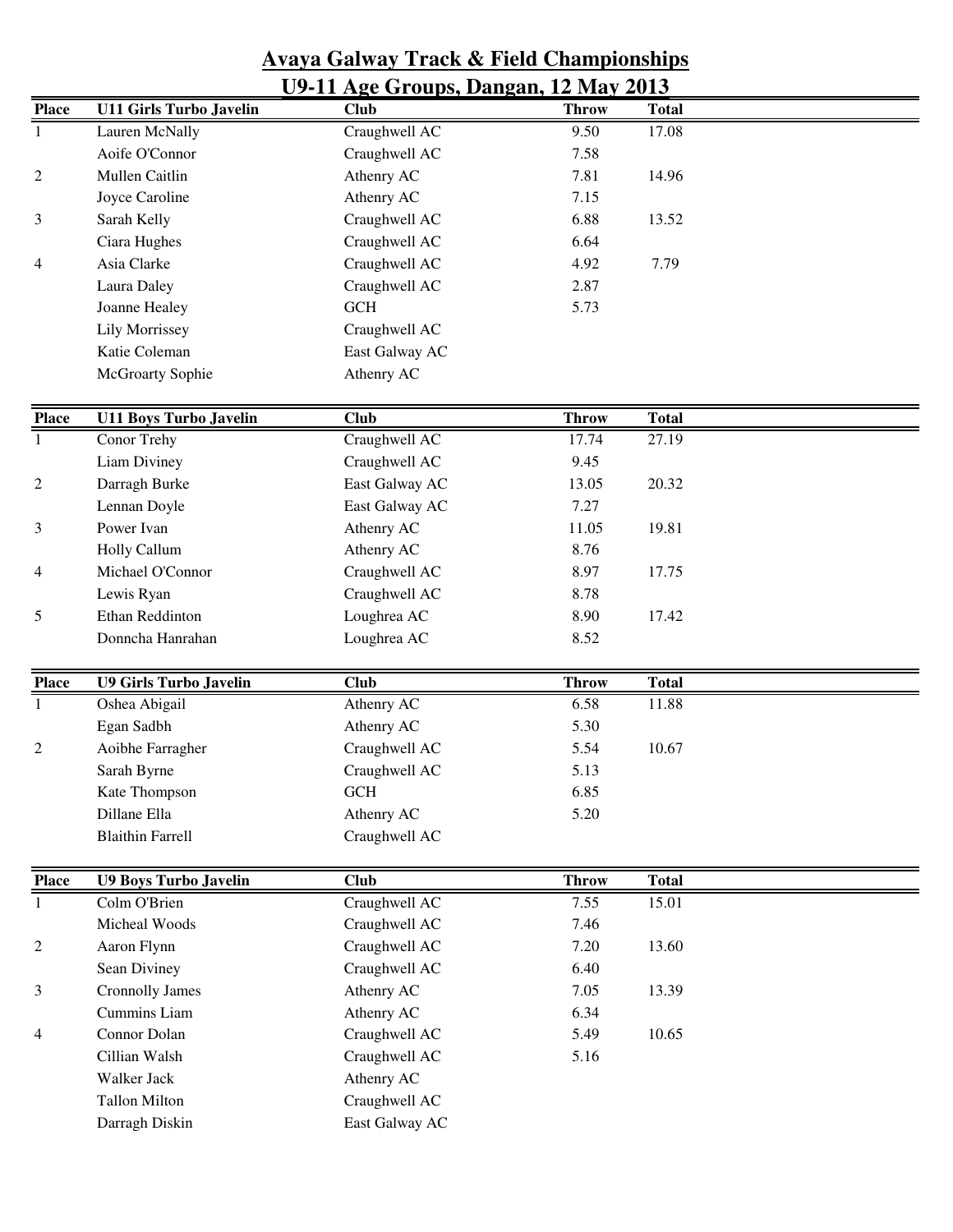| <b>Place</b>   | <b>U9 Girls Long Jump</b> | <b>Club</b>     | Jump1 | Jump2 | Jump3 | <b>Best</b> | <b>Total</b> |
|----------------|---------------------------|-----------------|-------|-------|-------|-------------|--------------|
|                | Jade Moorehead            | Craughwell AC   | 2.55  | 2.62  | 2.57  | 2.62        | 4.98         |
|                | Jade Whelton              | Craughwell AC   | 2.36  | 2.36  | 2.32  | 2.36        |              |
| $\overline{c}$ | Moran Jessica             | Athenry AC      | 1.85  | 2.24  | 2.50  | 2.50        | 4.78         |
|                | Rohan Eabha               | Athenry AC      | 2.25  | 2.22  | 2.28  | 2.28        |              |
| 3              | Sophie Davitt             | <b>GCH</b>      | 2.26  | 2.44  | 2.49  | 2.49        | 4.75         |
|                | Aoibhe Joyce              | <b>GCH</b>      | 1.95  | 2.26  | 2.26  | 2.26        |              |
| $\overline{4}$ | Alana Grogan              | Craughwell AC   | 2.20  | 2.30  | 2.22  | 2.30        | 4.51         |
|                | Caitlin O'Hara            | Craughwell AC   | 1.78  | 2.21  | 2.18  | 2.21        |              |
| 5              | Clodagh O'Meara           | Craughwell AC   | 1.98  | 2.06  | 2.02  | 2.06        | 4.12         |
|                | Helen Callaghan           | Craughwell AC   | 1.94  | 1.88  | 2.06  | 2.06        |              |
| 6              | Sharon Dolphin            | South Galway AC | 2.14  | 1.85  | 2.32  | 2.32        | 4.01         |
|                | Alanna Huban              | South Galway AC | 1.30  | 1.37  | 1.69  | 1.69        |              |
| 7              | Aleisha Callanan          | Craughwell AC   | 2.05  | 1.97  | 1.96  | 2.05        | 4.00         |
|                | Erin Kelly                | Craughwell AC   | 1.89  | 1.82  | 1.95  | 1.95        |              |
|                | Egan Sadbh                | Athenry AC      | 1.72  | 1.77  | 1.83  | 1.83        |              |
|                | Hazel Campbell            | East Galway AC  | 1.46  | 1.07  | 1.30  | 1.46        |              |
|                | Rachel Kinane             | Craughwell AC   |       |       |       |             |              |
|                | Kate Thompson             | <b>GCH</b>      |       |       |       |             |              |

| <b>Place</b>   | <b>U9 Boys Long Jump</b> | <b>Club</b>     | Jump1        | Jump2       | Jump3 | <b>Best</b> | <b>Total</b> |
|----------------|--------------------------|-----------------|--------------|-------------|-------|-------------|--------------|
| $\mathbf{1}$   | Evan Hallinan            | Craughwell AC   | 3.12         | 3.30        | 3.20  | 3.30        | 6.20         |
|                | Fiachra Bond             | Craughwell AC   | 2.88         | 2.90        | 2.86  | 2.90        |              |
| $\overline{c}$ | Evan Quinn               | Craughwell AC   | 2.53         | 2.77        | 2.82  | 2.82        | 5.62         |
|                | Luke Flynn               | Craughwell AC   | 2.72         | 2.80        | 2.69  | 2.80        |              |
| 3              | Kenneth O'Connor         | Craughwell AC   | 2.63         | 2.40        | 2.69  | 2.69        | 5.23         |
|                | Micheal Woods            | Craughwell AC   | 2.50         | 2.54        | 2.30  | 2.54        |              |
| 4              | <b>Cathal Duffy</b>      | Loughrea AC     | 3.00         | 2.90        | 2.92  | 3.00        | 5.00         |
|                | Darragh Mcloughlin       | Loughrea AC     | $\mathbf{X}$ | 2.00        | 1.70  | 2.00        |              |
| 5              | Shane Concannon          | Craughwell AC   | 2.52         | 2.51        | 2.35  | 2.52        | 4.99         |
|                | Odhran Gilligan          | Craughwell AC   | 2.46         | 2.43        | 2.47  | 2.47        |              |
| 6              | Colm O'Brien             | Craughwell AC   | $\mathbf X$  | 2.30        | 2.12  | 2.30        | 4.54         |
|                | Calvin Ryan              | Craughwell AC   | 2.00         | 2.00        | 2.24  | 2.24        |              |
| 7              | Patrick Walsh            | $GCH$           | 1.82         | 1.81        | 2.03  | 2.03        | 3.99         |
|                | Kieran Turley            | <b>GCH</b>      | 1.66         | $\mathbf X$ | 1.96  | 1.96        |              |
| 8              | Sean Diviney             | Craughwell AC   | 1.96         | 1.88        | 1.56  | 1.96        | 3.78         |
|                | Connor Dolan             | Craughwell AC   | 1.82         | 1.69        | 1.69  | 1.82        |              |
| 9              | Cillian Walsh            | Craughwell AC   | 1.80         | $\mathbf X$ | 1.70  | 1.80        | 3.48         |
|                | Aaron Flynn              | Craughwell AC   | 1.60         | 1.68        | 1.67  | 1.68        |              |
| 10             | Eoin Lebranche           | Loughrea AC     | 1.69         | 1.66        | 1.28  | 1.69        | 3.08         |
|                | <b>Jack Tuohy</b>        | Loughrea AC     | 1.25         | $\mathbf X$ | 1.39  | 1.39        |              |
|                | Sean Kelleher            | South Galway AC | 2.40         | 2.30        | 2.48  | 2.48        |              |
|                | Alan O' Connell          | Corrib AC       | 1.95         | 1.85        | 1.73  | 1.95        |              |
|                | Fionn Deignan            | Corrib AC       |              |             |       |             |              |
|                | <b>Harry Duffy</b>       | Craughwell AC   |              |             |       |             |              |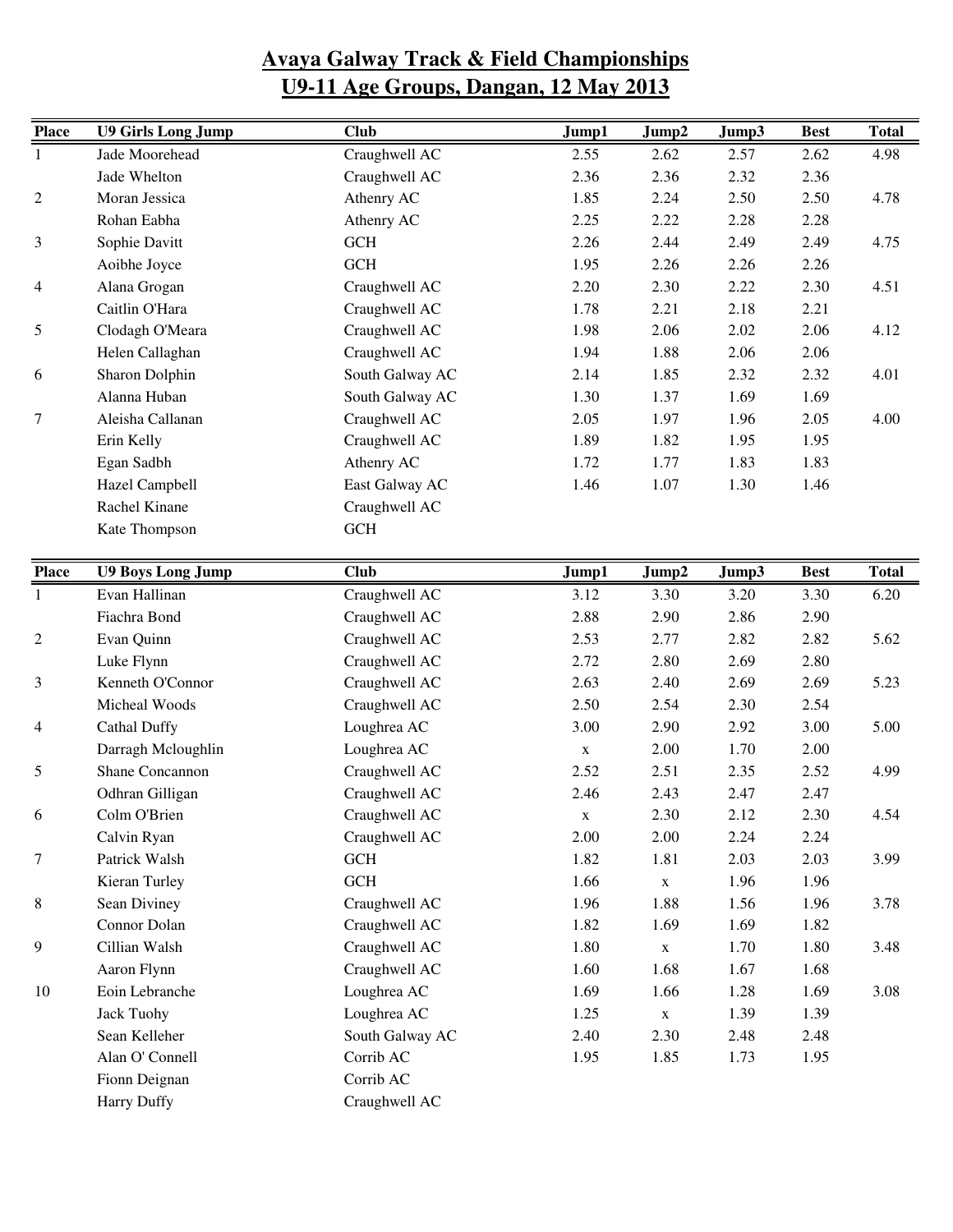| <b>Place</b>     | <b>U10 Girls Long Jump</b> | <b>Club</b>     | Jump1 | Jump2 | Jump3 | <b>Best</b> | <b>Total</b> |
|------------------|----------------------------|-----------------|-------|-------|-------|-------------|--------------|
| $\mathbf{1}$     | Rebekah Flynn              | Craughwell AC   | 3.43  | 3.47  | 3.37  | 3.47        | 6.76         |
|                  | Emily Miskella             | Craughwell AC   | 3.24  | 3.22  | 3.29  | 3.29        |              |
| $\overline{c}$   | O'Brien Sophie             | Athenry AC      | 3.34  | 3.47  | 3.39  | 3.47        | 6.44         |
|                  | Wall Aoife                 | Athenry AC      | 2.89  | 2.91  | 2.97  | 2.97        |              |
| 3                | Aoibhinn Costello          | <b>GCH</b>      | 3.31  | 3.32  | 3.39  | 3.39        | 6.41         |
|                  | Jenny Oji                  | <b>GCH</b>      | 2.96  | 3.02  | 2.94  | 3.02        |              |
| 4                | Rebecca Lynch              | Craughwell AC   | 3.12  | 3.11  | 3.06  | 3.12        | 6.14         |
|                  | Saoirse Dooley             | Craughwell AC   | 2.95  | 3.02  | 2.95  | 3.02        |              |
| 5                | Gillian mcGrath            | <b>GCH</b>      | 2.95  | 2.96  | 2.75  | 2.96        | 5.90         |
|                  | Eabha O'Riordan            | <b>GCH</b>      | 2.70  | 2.94  | 2.71  | 2.94        |              |
| 6                | Maebh Walsh                | Corrib AC       | 2.91  | 2.59  | 2.78  | 2.91        | 5.67         |
|                  | Peggy Ford                 | Corrib AC       | 2.71  | 2.71  | 2.76  | 2.76        |              |
| $\boldsymbol{7}$ | Alex Slamas                | Craughwell AC   | 2.65  | 2.53  | 2.63  | 2.65        | 5.27         |
|                  | Aoife Keating              | Craughwell AC   | 2.41  | 2.45  | 2.62  | 2.62        |              |
| 8                | Leah Farrelly              | Craughwell AC   | 2.59  | 2.58  | 2.39  | 2.59        | 4.87         |
|                  | Tara Kelly                 | Craughwell AC   | 2.02  | 2.03  | 2.28  | 2.28        |              |
| 9                | Ava Hackett                | Loughrea AC     | 2.07  | 1.48  | 2.36  | 2.36        | 4.56         |
|                  | Carla Noone                | Loughrea AC     | 2.20  | 2.07  | 1.90  | 2.20        |              |
|                  | Aoibhínn Keane             | East Galway AC  | 2.91  | 2.85  | 2.90  | 2.91        |              |
|                  | <b>Aoife Corless</b>       | South Galway AC | 2.49  | 2.63  | 2.64  | 2.64        |              |
|                  | Ava Ruane                  | East Galway AC  |       |       |       |             |              |
|                  | Alannah Kelly              | <b>GCH</b>      |       |       |       |             |              |
|                  | AnneMarie Egan             | <b>GCH</b>      |       |       |       |             |              |
|                  | Sarah Maguire              | <b>GCH</b>      |       |       |       |             |              |
| <b>Place</b>     | <b>U10 Boys Long Jump</b>  | <b>Club</b>     | Jump1 | Jump2 | Jump3 | <b>Best</b> | <b>Total</b> |
| 1                | Liam Mulveen               | Craughwell AC   | 3.26  | 3.17  | 3.11  | 3.26        | 6.46         |

| <b>Place</b>   | UI0 Boys Long Jump    | <b>Club</b>    | Jumpl | Jump2 | Jump3 | <b>Best</b> | Total |
|----------------|-----------------------|----------------|-------|-------|-------|-------------|-------|
|                | Liam Mulveen          | Craughwell AC  | 3.26  | 3.17  | 3.11  | 3.26        | 6.46  |
|                | Kieran O'Connor       | Craughwell AC  | 3.20  | 3.07  | 3.13  | 3.20        |       |
| $\mathfrak{2}$ | Lukas Schukat         | Craughwell AC  | 3.19  | 3.08  | 3.09  | 3.19        | 6.28  |
|                | Robert Urquhart       | Craughwell AC  | 2.98  | 3.09  | 2.98  | 3.09        |       |
| 3              | Deeley Ferghus        | Athenry AC     | 3.24  | 3.17  | 3.00  | 3.24        | 6.24  |
|                | Knight Conor          | Athenry AC     | 2.70  | 2.89  | 3.00  | 3.00        |       |
| 4              | Gerard O'Riordan      | <b>GCH</b>     | 3.10  | 3.13  | 2.77  | 3.13        | 6.10  |
|                | Ruan Hernon           | <b>GCH</b>     | 2.97  | 2.92  | 2.73  | 2.97        |       |
| 5              | Findlay Budge         | Craughwell AC  | 2.99  | 2.75  | 2.66  | 2.99        | 5.88  |
|                | Darragh McCartin      | Craughwell AC  | 2.63  | 2.52  | 2.89  | 2.89        |       |
| 6              | Raef Ford             | Corrib AC      | 1.70  | 2.80  | 2.87  | 2.87        | 5.68  |
|                | Conor Gannon          | Corrib AC      | 2.55  | 2.81  | 2.70  | 2.81        |       |
| 7              | Conor Flynn           | <b>GCH</b>     | 2.80  | 2.79  | 2.77  | 2.80        | 5.51  |
|                | <b>Robert Farrell</b> | <b>GCH</b>     | 2.20  | 2.45  | 2.71  | 2.71        |       |
| 8              | Michael Trehy         | Craughwell AC  | 2.52  | 2.73  | 1.82  | 2.73        | 5.39  |
|                | Evan Fowler           | Craughwell AC  | 2.43  | 2.59  | 2.66  | 2.66        |       |
|                | McIntyre Finn         | Athenry AC     | 2.96  | 2.71  | 2.60  | 2.96        |       |
|                | James Coleman         | Craughwell AC  | 2.65  | 2.34  | 2.65  | 2.65        |       |
|                | Elvis O KonKno        | <b>GCH</b>     | 2.49  | 2.43  | 2.06  | 2.49        |       |
|                | David Headd           | Loughrea AC    | 2.27  | 2.17  | 2.09  | 2.27        |       |
|                | Michael Flattery      | East Galway AC | 2.00  | 2.03  | 2.00  | 2.03        |       |
|                |                       |                |       |       |       |             |       |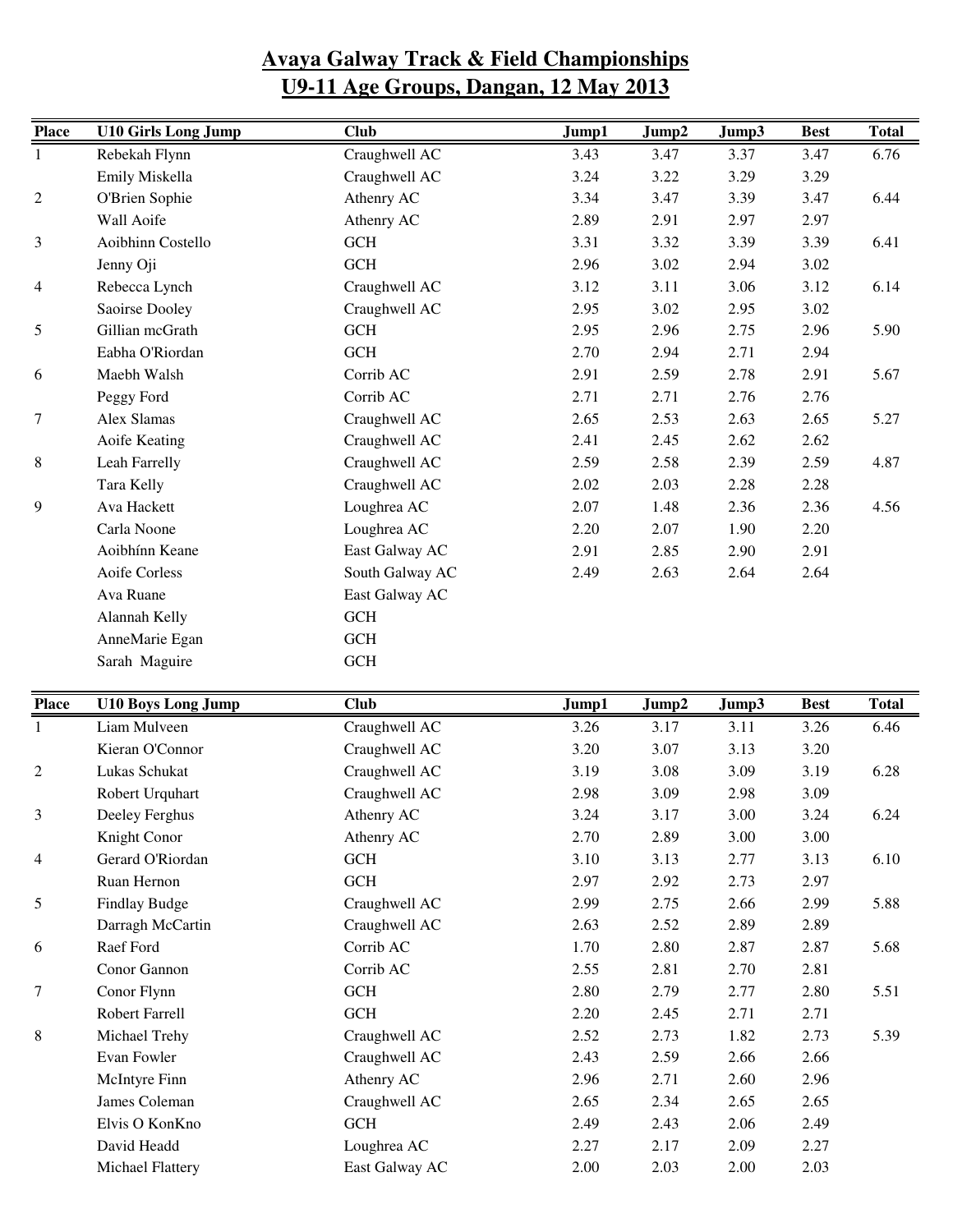| <b>Place</b>             | <b>U11 Girls Long Jump</b> | <b>Club</b>          | Jump1 | Jump2 | Jump3 | <b>Best</b> | <b>Total</b> |
|--------------------------|----------------------------|----------------------|-------|-------|-------|-------------|--------------|
| $\mathbf{1}$             | Cronin Ellie               | Athenry AC           | 3.21  | 3.43  | 3.55  | 3.55        | 7.04         |
|                          | <b>Healey Saoirse</b>      | Athenry AC           | 3.38  | 3.49  | 3.27  | 3.49        |              |
| $\overline{c}$           | Aine Kelly                 | Craughwell AC        | 3.42  | 3.68  | 3.60  | 3.68        | 7.01         |
|                          | Ava Finn                   | Craughwell AC        | 3.32  | 3.19  | 3.33  | 3.33        |              |
| $\mathfrak{Z}$           | Aoibhin Farrell            | Loughrea AC          | 3.57  |       | 3.53  | 3.57        | 6.98         |
|                          | Emma Stewart               | Loughrea AC          | 3.04  | 3.41  | 3.19  | 3.41        |              |
| $\overline{\mathcal{A}}$ | Kate Reilly                | Craughwell AC        | 3.20  | 3.26  | 3.26  | 3.26        | 6.45         |
|                          | Aoife Kelly                | Craughwell AC        | 2.91  | 2.97  | 3.19  | 3.19        |              |
| 5                        | Laoise Bond                | Craughwell AC        | 3.15  | 2.79  | 3.06  | 3.15        | 6.24         |
|                          | Leanne Lynskey             | Craughwell AC        |       | 3.09  |       | 3.09        |              |
| 6                        | Lauren McNally             | Craughwell AC        | 2.76  | 3.01  |       | 3.01        | 6.01         |
|                          | Emma Malone                | Craughwell AC        | 2.72  | 3.00  | 2.96  | 3.00        |              |
| 7                        | Elysia Cox                 | Loughrea AC          | 3.15  | 3.06  | 3.23  | 3.23        | 5.79         |
|                          | Claire Lebranche           | Loughrea AC          | 2.34  | 2.39  | 2.56  | 2.56        |              |
| 8                        | Ciara Hughes               | Craughwell AC        | 2.63  | 2.40  | 2.85  | 2.85        | 5.62         |
|                          | Ailbhe Doyle               | Craughwell AC        | 2.29  | 2.65  | 2.77  | 2.77        |              |
| 9                        | Maebh Ford                 | Corrib AC            | 2.45  | 2.50  |       | 2.50        | 4.96         |
|                          | Maebh Keogh                | Corrib AC            | 2.46  | 1.67  | 2.39  | 2.46        |              |
| 10                       | Aisling Walsh              | <b>GCH</b>           | 2.71  | 2.59  | 2.58  | 2.71        | 4.73         |
|                          | Aditi Joshi                | <b>GCH</b>           | 1.97  | 1.99  | 2.02  | 2.02        |              |
| 11                       | Aoife O'Connor             | Craughwell AC        | 2.40  | 2.37  | 2.17  | 2.40        | 4.71         |
|                          | Niamh McSweeney            | Craughwell AC        | 2.31  | 2.27  |       | 2.31        |              |
| 12                       | <b>Alanah Doherty</b>      | Loughrea AC          | 2.25  | 2.46  |       | 2.46        | 4.47         |
|                          | Jessica duffy              | Loughrea AC          | 1.97  | 1.97  | 2.01  | 2.01        |              |
| 13                       | Rebecca Derrane            | South Galway AC      | 2.22  | 2.23  |       | 2.23        | 4.43         |
|                          | Ella Farrell               | South Galway AC      | 1.99  | 2.20  | 2.15  | 2.20        |              |
| 14                       | Asia Clarke                | Craughwell AC        |       | 1.98  | 2.16  | 2.16        | 4.15         |
|                          | <b>Edel Farrelly</b>       | Craughwell AC        | 1.99  |       | 1.93  | 1.99        |              |
|                          | Ciara Kilcommons           | East Galway AC       | 2.26  | 2.20  |       | 2.26        |              |
|                          | Moran Kaci                 | Athenry AC           |       |       |       |             |              |
|                          | Erin Dolan                 | Craughwell AC        |       |       |       |             |              |
|                          | Elizabeth Heskin           | Craughwell AC        |       |       |       |             |              |
|                          | Sarah Agboola              | $\operatorname{GCH}$ |       |       |       |             |              |
|                          | Kate Henry                 | <b>GCH</b>           |       |       |       |             |              |
|                          | Sarah McDonald             | <b>GCH</b>           |       |       |       |             |              |